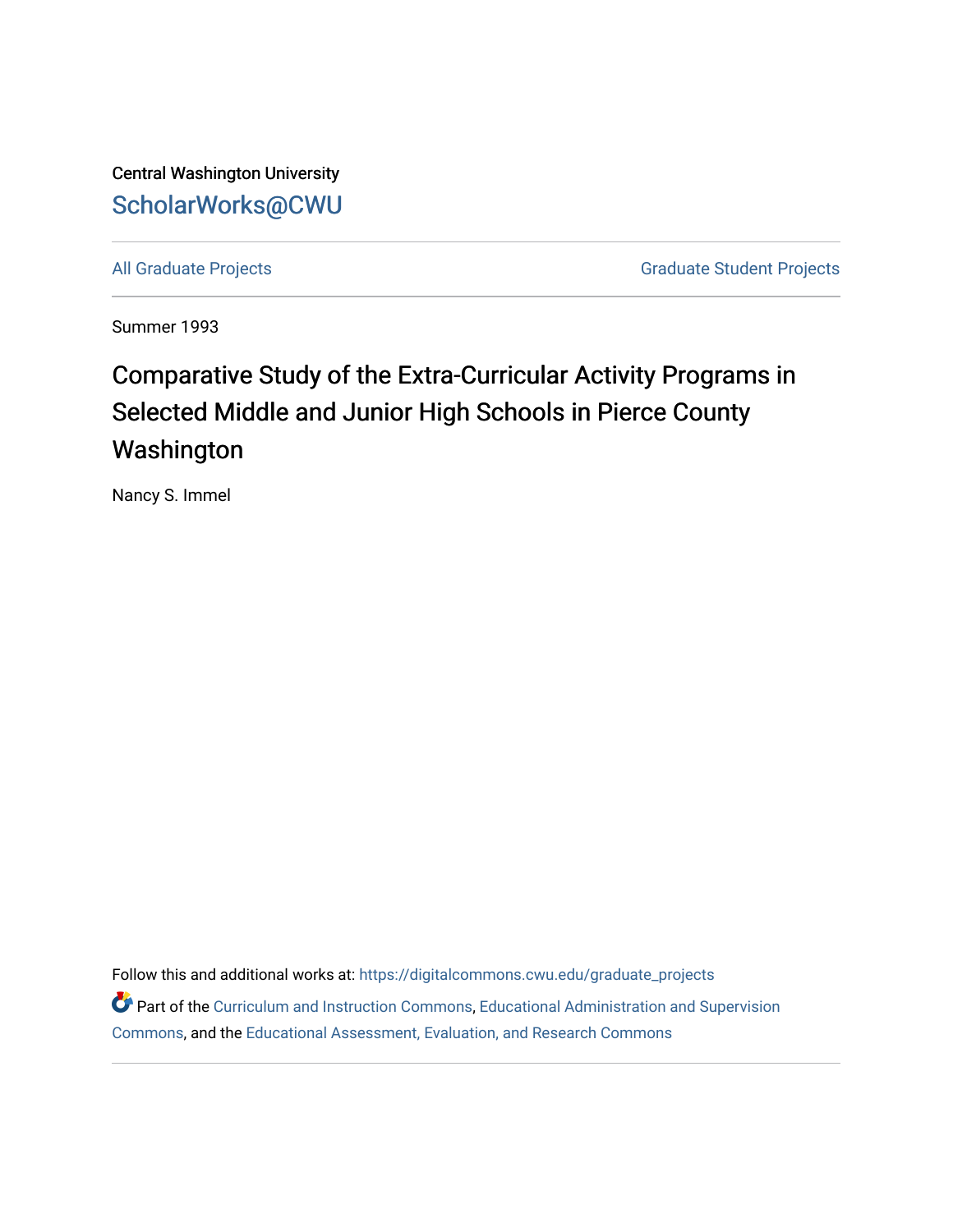# COMPARATIVE STUDY OF THE EXTRA-CURRICULAR ACTIVITY PROGRAMS IN SELECTED MIDDLE AND JUNIOR HIGH SCHOOLS IN PIERCE COUNTY WASHINGTON

l.

By

Nancy Immel

The purpose of this project was to compare the differences in extra-curricular activity programs of middle and junior high schools in Pierce County (WA). To accomplish this purpose a review of current literature and research regarding extracurricular activity programs was conducted. Thirty-nine selected middle and junior high schools were surveyed to determine which extra-curricular activities were offered at their schools.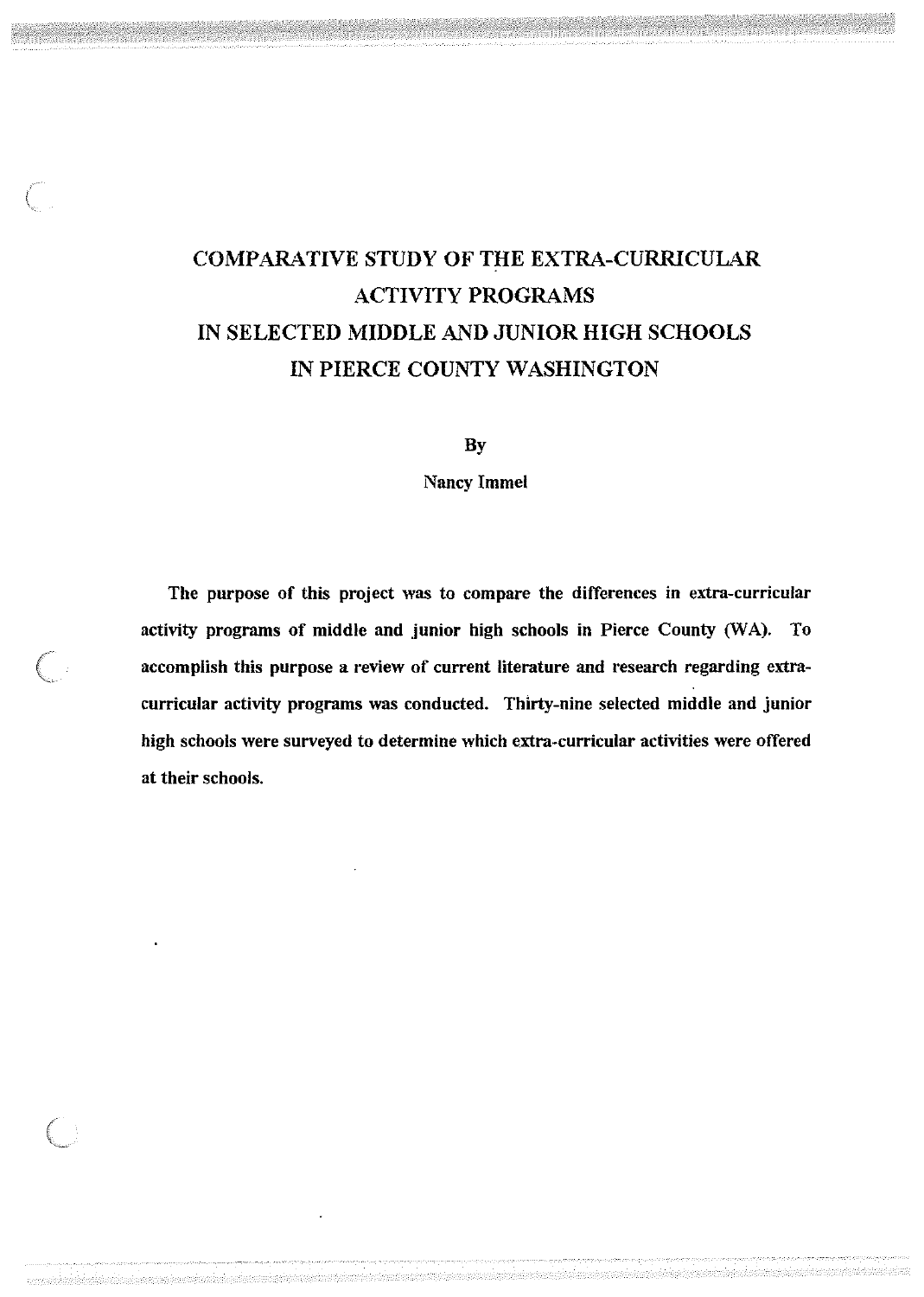## **Acknowledgments**

 $\left(\begin{array}{c} \begin{array}{c} \begin{array}{c} \end{array}\\ \begin{array}{c} \end{array}\\ \begin{array}{c} \end{array}\right) \end{array}$ 

I would like to thank my husband Dann, my son Brian, and the rest of my family for all of their love, patience, and support throughout this project.

I would also like to express my appreciation to Dr. Franklin Carlson for his support, Dr. Jack McPherson for all of his time and continued guidance, and Dr. Timothy Young for his helpful contributions.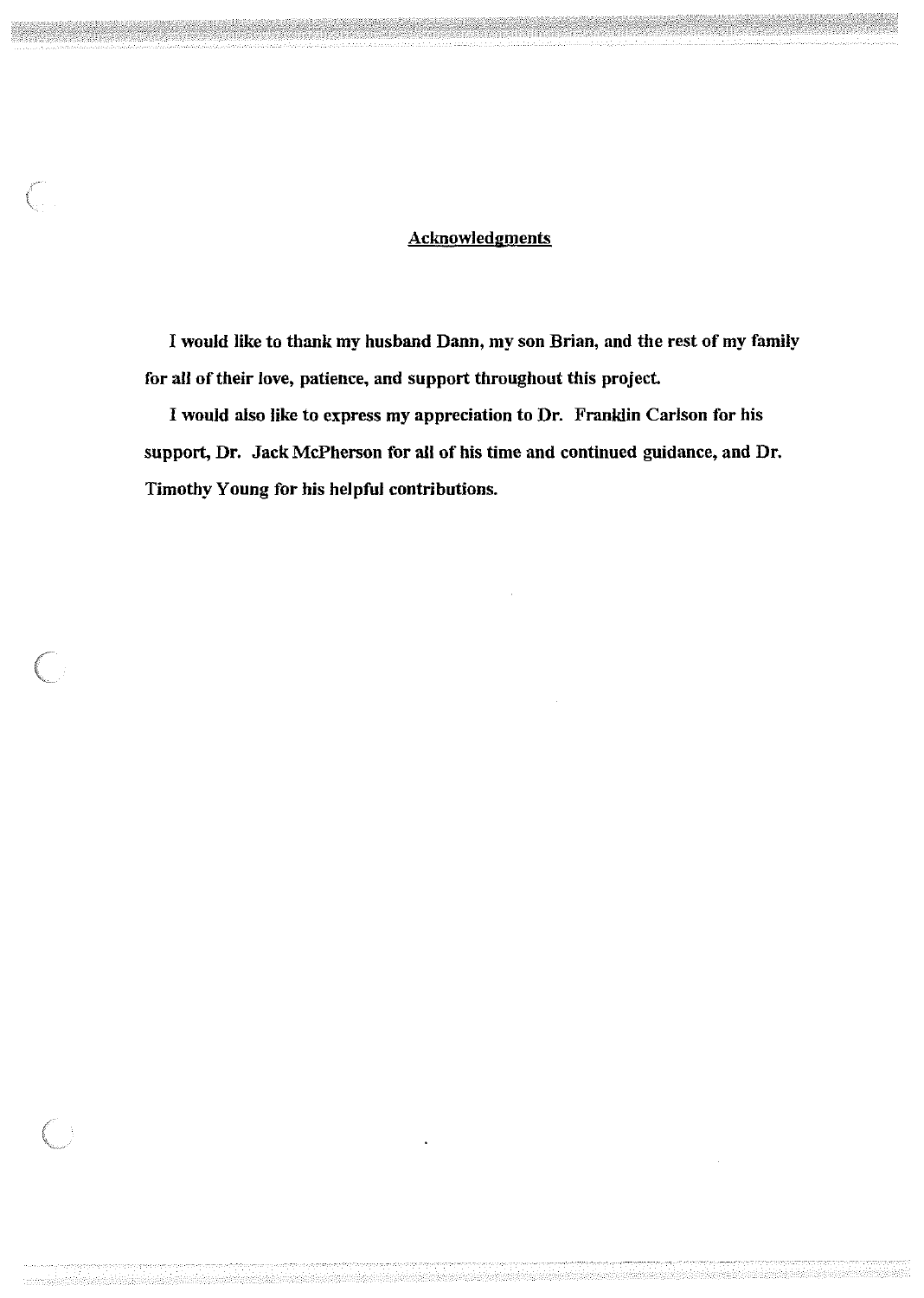## **TABLE OF CONTENTS**

 $\overline{C}$ 

 $\bigcup$ 

 $\bigcup$ 

|         | Page                                                          |
|---------|---------------------------------------------------------------|
|         |                                                               |
| Chapter |                                                               |
|         |                                                               |
|         |                                                               |
|         |                                                               |
|         |                                                               |
|         |                                                               |
|         |                                                               |
|         | <b>Research Supporting Extra-curricular Activity Programs</b> |
|         |                                                               |
|         |                                                               |
|         |                                                               |
|         |                                                               |
|         |                                                               |
|         |                                                               |
|         |                                                               |
|         |                                                               |
|         |                                                               |
|         | A Presentation of Data Pertaining to Extra-curricular         |
|         |                                                               |
|         |                                                               |

a iyo katalog katalog asl nashrida mashrida nashrida nashrida nashrida mashrida mashrida mashrida mashrida nas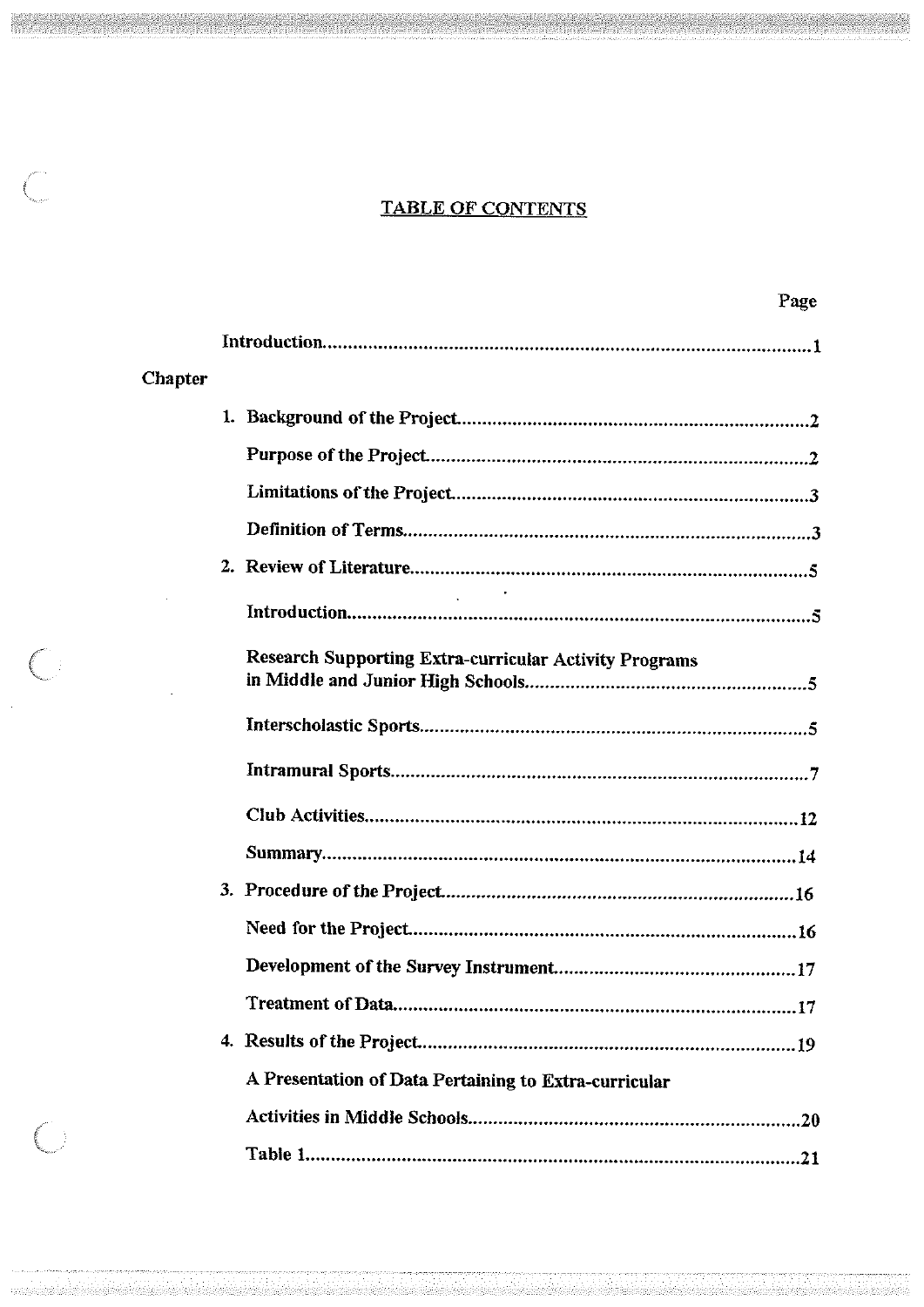| A Presentation of Data Pertaining to Extra-curricular |  |
|-------------------------------------------------------|--|
|                                                       |  |
|                                                       |  |
| A Presentation of Data Pertaining to Extra-curricular |  |
| Activities Offered to Boys and Girls in Middle and    |  |
|                                                       |  |
|                                                       |  |
|                                                       |  |
|                                                       |  |
|                                                       |  |
|                                                       |  |
|                                                       |  |
|                                                       |  |
|                                                       |  |
|                                                       |  |

 $\mathcal{L}(\mathcal{A})$ 

 $\widehat{\zeta}$ 

 $\bigcirc$ 

 $\bigcirc$ 

 $\Delta \sim 10^4$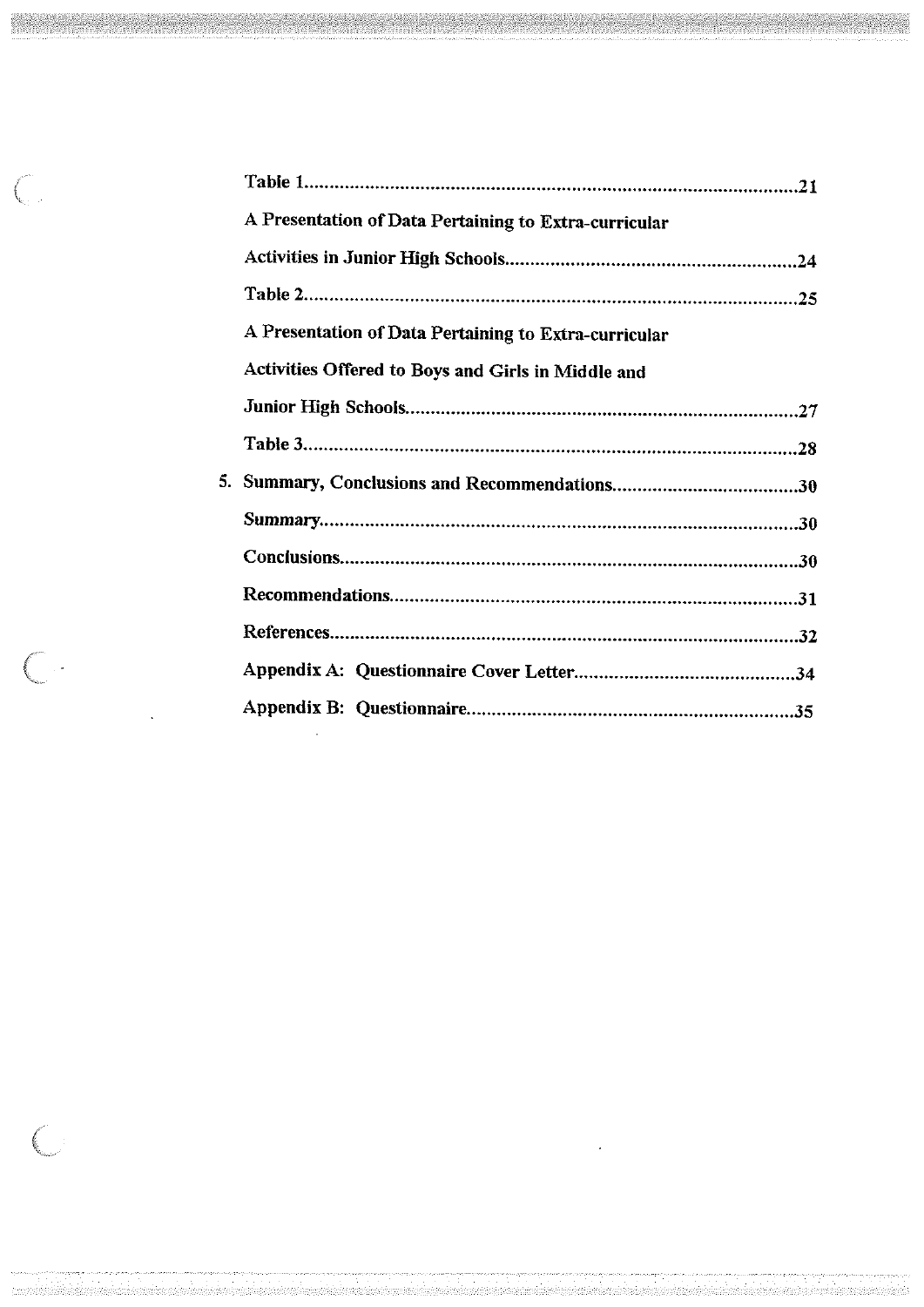## **CHAPTER 1**

## BACKGROUND OF TIIE PROJECT

### Introduction

Intramural sports and activities form a vital link in the pattern of blended educational experiences so necessary for all boys and girls in the modern American School. No young person should be deprived of his or her opportunity for participation in a great variety of recreational experiences in the school program, which may contribute more than we can ever know to a long, happy, and normal life. (Means, 1973, p. 19)

According to Means, extra-curricular activities in the schools are a part of a fundamental educational experience and have often contributed to a student's wellbeing. Not only should a variety of extra-curricular activities be offered in the schools, but all students should have the opportunity to participate and experience many of those activities. The benefits can often be felt by the participant throughout a lifetime.

### Purpose of the Project

The purpose of this project was to compare the differences in extra-curricular activity programs of middle and junior high schools in Pierce County *(WA)*. To accomplish this purpose a review of current literature and research regarding extra-

 $\left( \begin{array}{c} 0 \\ 0 \end{array} \right)$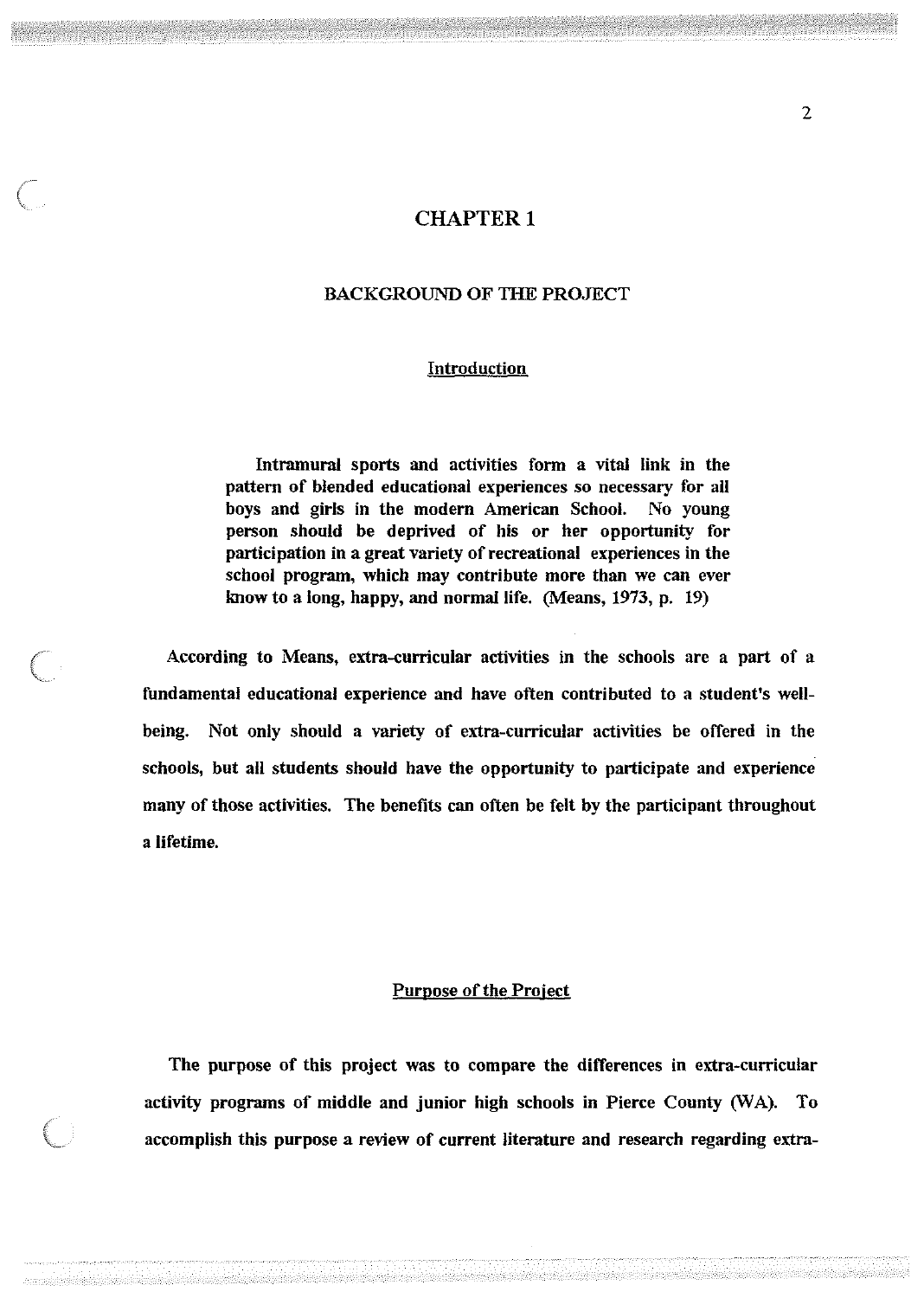curricular activity programs was conducted. Thirty-nine selected middle and junior high schools were surveyed to determine which extra-curricular activities were offered at their schools.

### Limitations of the Project

For the purpose of clarification and focus, project limitations included:

- 1. Scope: Selected middle and junior high schools in Pierce County Washington were surveyed about their intramural and interscholastic programs.
- 2. Participants: Thirty-nine middle and junior high school Activity Directors.
- 3. Research: The preponderance of literature reviewed in Chapter 2 of this study was limited to research conducted within the last ten (10) years.

#### Definition of Terms

Significant terms used in the context of this study have been defined as follows:

- 1. Extra-curricular Activities: Any club or sport activity offered to students outside of the academic school day.
- 2. Intramural Activities: Sport or club activities held within the school, which place little or no emphasis on restricting participants or winning as the goal.
- 3. Interscholastic Activities: Participation in sport activities as a member of a team that represents one's school against other schools, with an emphasis on competition and winning.
- 4. Middle School: Any school grouping or combination of grades 5-8.
- 5. Junior High School: A school grouping of grades 7-9.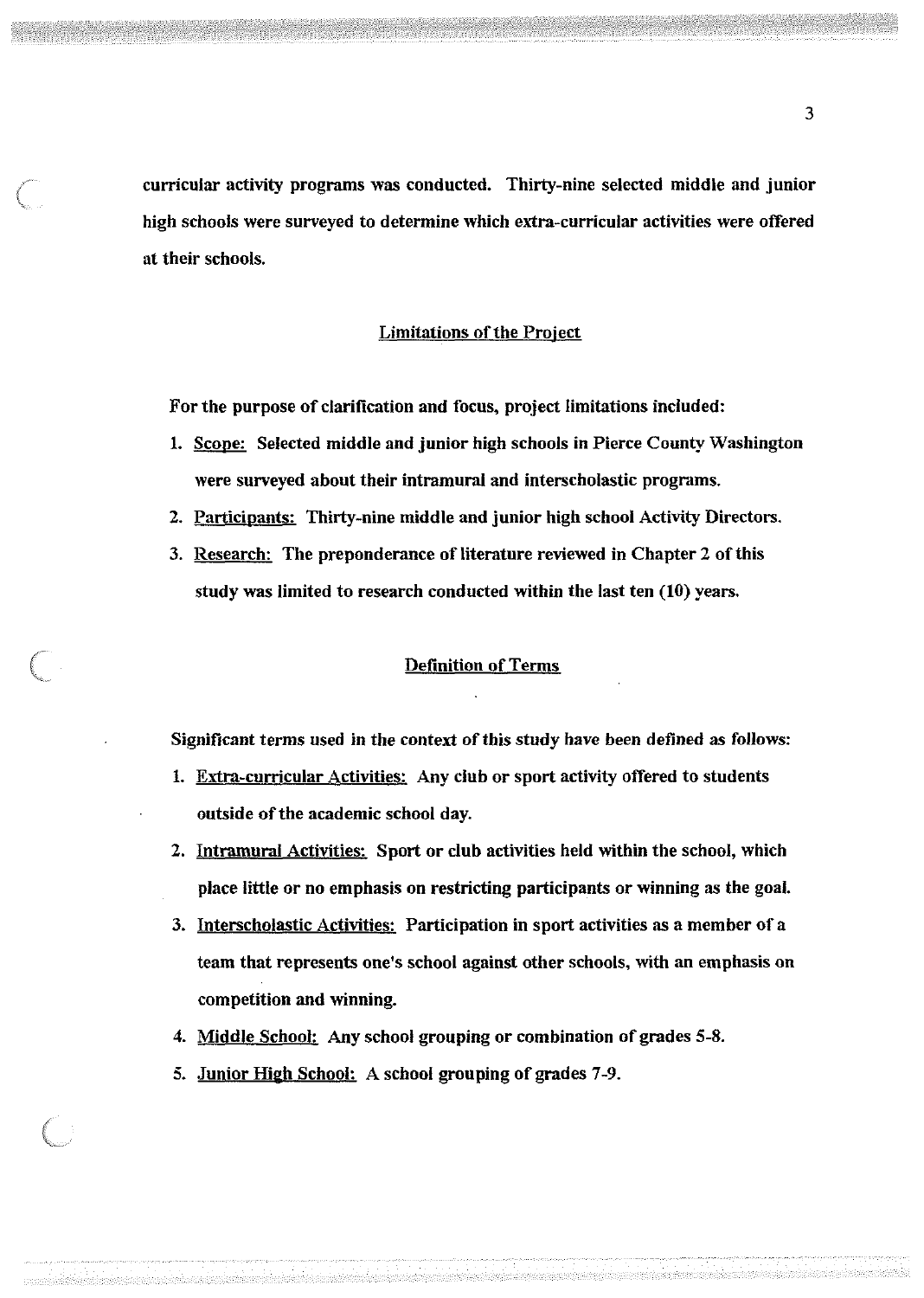The remaining chapters of the project were organized as follows:

Chapter 2 - Review of Related Literature.

Chapter 3 - Procedure of the Project.

Chapter 4 - Results of the Project.

 $\begin{pmatrix} 1 & 1 \\ 1 & 1 \end{pmatrix}$ 

Chapter 5 - Summary and Recommendations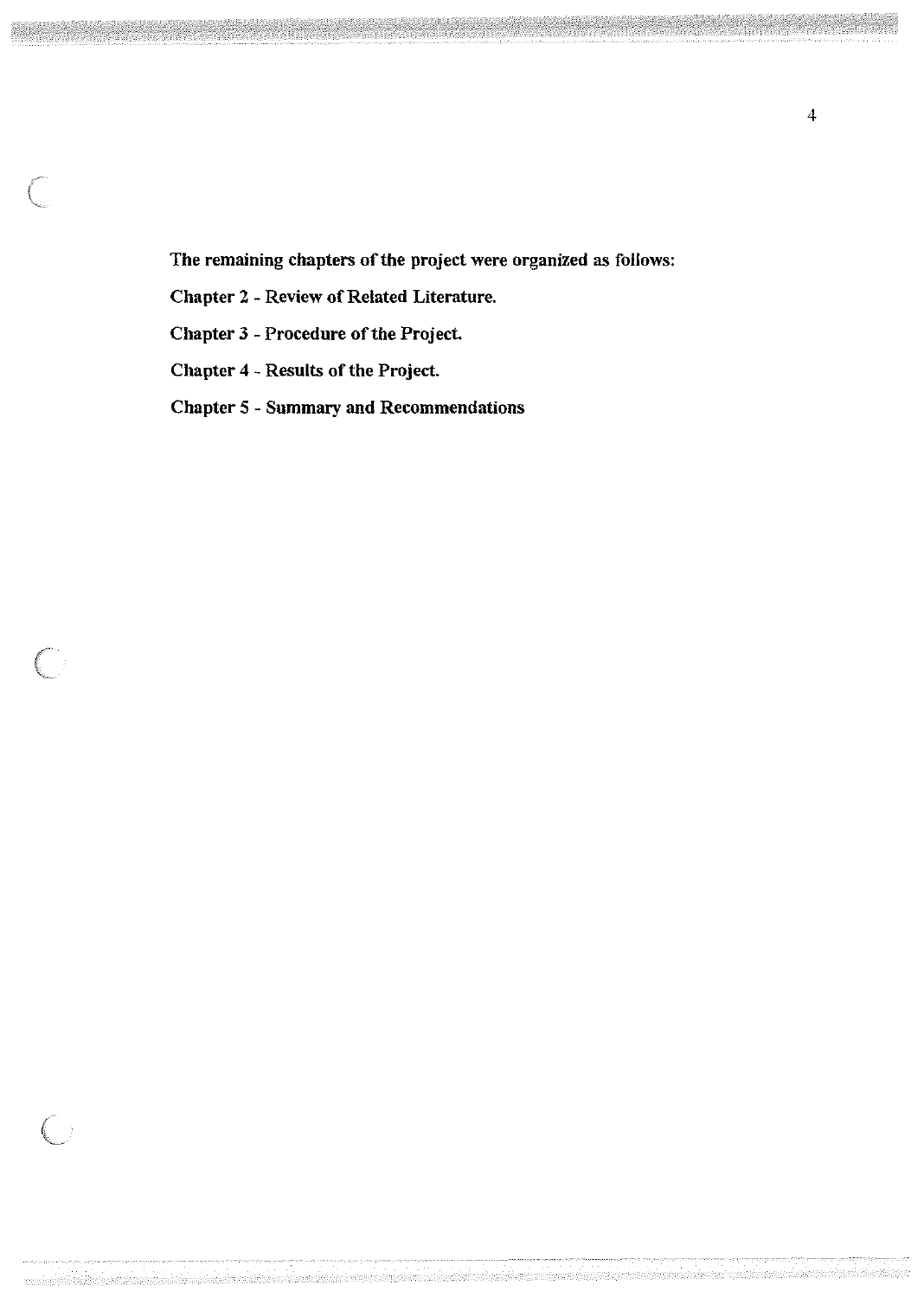## **CHAPTER 2**

## REVIEW OF RELATED LITERATURE

### **Introduction**

The review of related literature and research summarized on the following pages has been organized to address:

- 1. Research supporting extra-curricular activity programs in the middle and junior high schools including; A) Interscholastic Sports,
	- B) Intramural Sports, C) Club Activities
- 2. Summary.

Research addressed in Chapter 2 was identified through an Educational Resources Information Centers (ERIC) computer search. A hand search of additional sources was also conducted.

# Research Supporting Extra-Curricular Activity Programs in the Middle and **Junior High Schools**

### Interscholastic Sports

Interscholastic sports have been an integral part of the total educational program in the schools. Interscholastic sports have been a significant educational force in meeting many of the needs of middle and junior high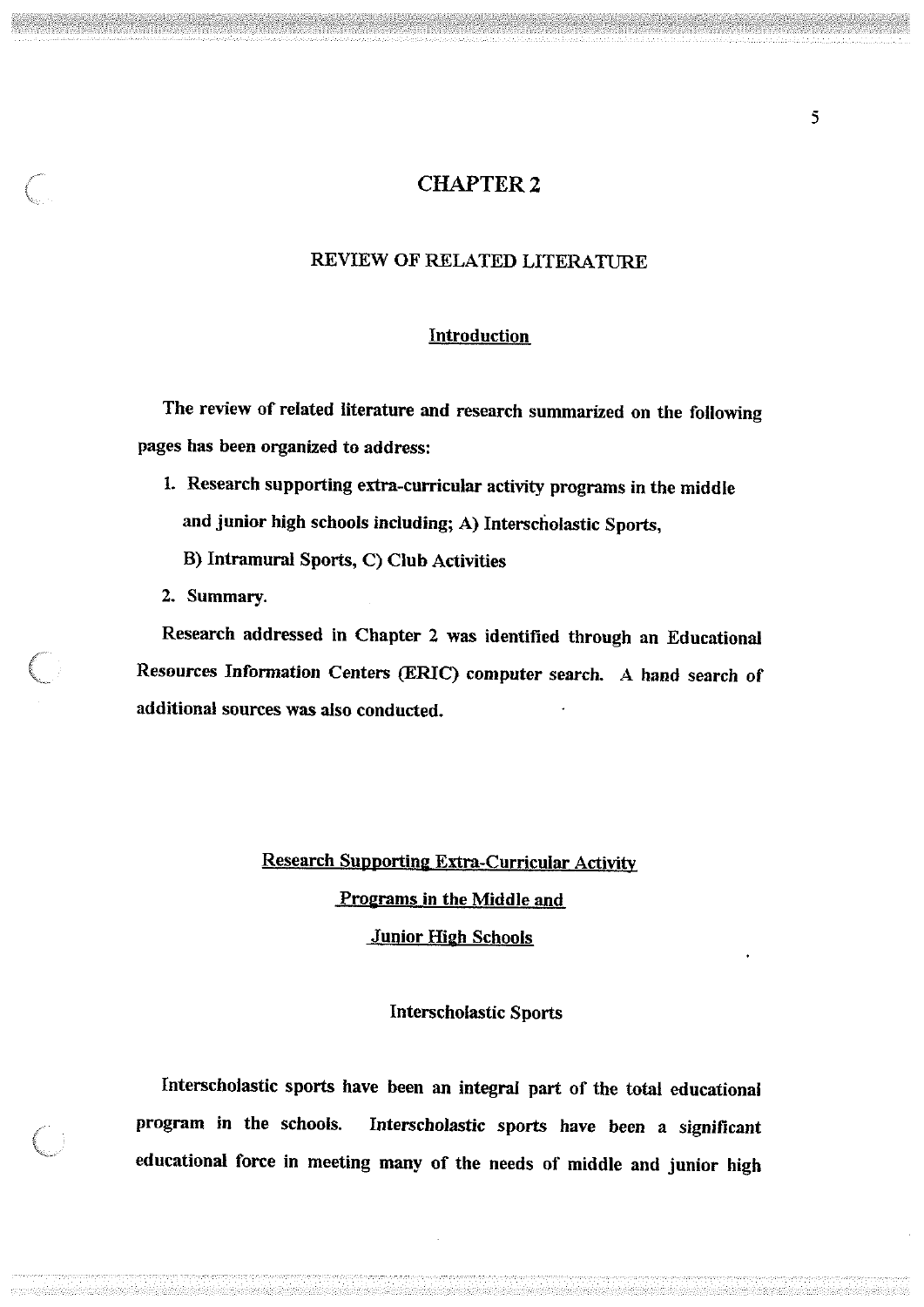students. Competition and cooperation have been prized in our culture and both can be fostered by well-conducted athletic programs. Students have learned to appreciate competition and assertiveness, and have also gained higher self-esteem through these programs.

Howard and Stoumbis (1979) emphasized that interscholastic athletics can provide something of value for everyone by assuring a healthy outlet for aggression and a release of tensions.

Sabo and Vanfossen (1992) also found that when compared to their nonparticipant peers, sport participants were more apt to see themselves as being popular and to be more involved with extra-curricular and community activities.

Not only does participation in the interscholastic program foster feelings of accomplishment and teamwork, but it has also developed a positive attitude within students, which often times spills over into the classroom. Students' positive attitudes have created renewed school spirit, not only in their own buildings, but also in the school community.

Skinner (1988) said it best when he stated how valuable school sports programs can be:

> Our school sports program is a valuable source of school spirit. Through participation, students develop a sense of belonging - both to their team and, ultimately, to the school community. Students develop a sense of pride through their participation, and they show a desire to play a role in the success of their team and school. (p. 22)

Often times with pride comes self-esteem. Students feel a part of the mainstream in their schools. The confidence that is developed in students affects a student's behavior and performance in the academic setting. The virtues of the sports program strengthen one another, building a foundation upon which teachers can teach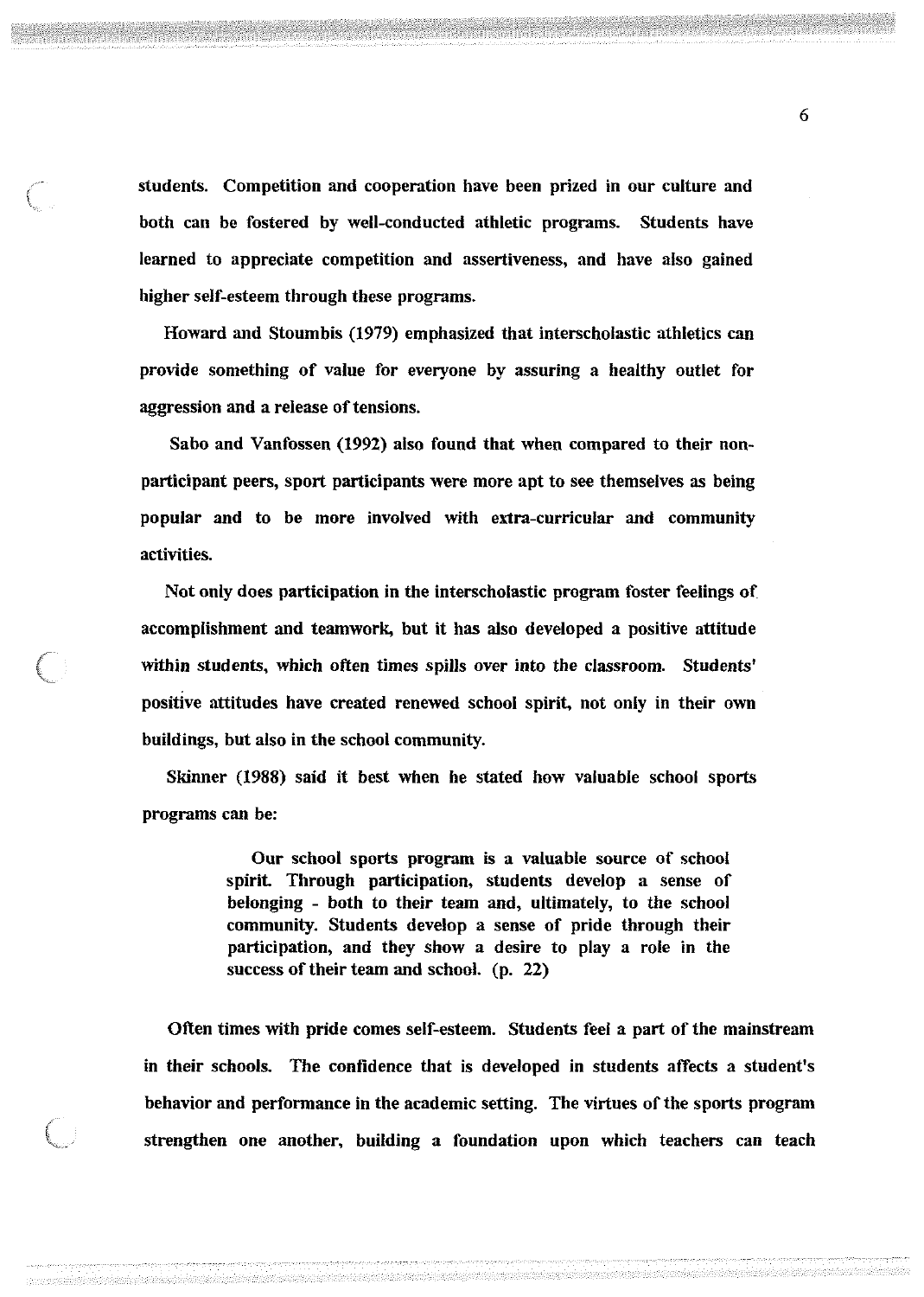students the personal values of handling failure, overcoming adversity, and enduring the frustrations and bad times that everyone faces in life.

In support of interscholastic sports, Fuoss & Troppmann (1977) stated this, "We believe in athletics as an important part of the school physical education program. We believe that the experience of playing athletic games should be a part of the education of all children and youth who attend school in the United States" (p. 208).

#### Intramural Sports

Intramural sports programs have offered a variety of activities to meet the needs of the middle and junior high school student. Students who are interested in their school's intramural sports programs are always guaranteed participation in those activities. Intramural programs also create more options for students who are not able to participate in the interscholastic programs.

A study by Maloney and Petrie (1972) found intramural activities less competitive than interscholastic activities. According to these authorities, intramural sports programs are promoted in order to:

> Enable the individual to enjoy physical activity; become involved socially with his fellow students during and after participation; and enable the individual to experiment with his sporting capabilities. These individual benefits are quite dissimilar from those found in most competitive-representative programs such as interscholastic athletics, where a degree of player selectivity and a strong emphasis upon achievement is usually present. (p. 193)

According to Stover (1988) although some people have questioned whether students are interested in intramural programs, many coaches say these programs can go a long way toward solving the participation issue. It allows students of varying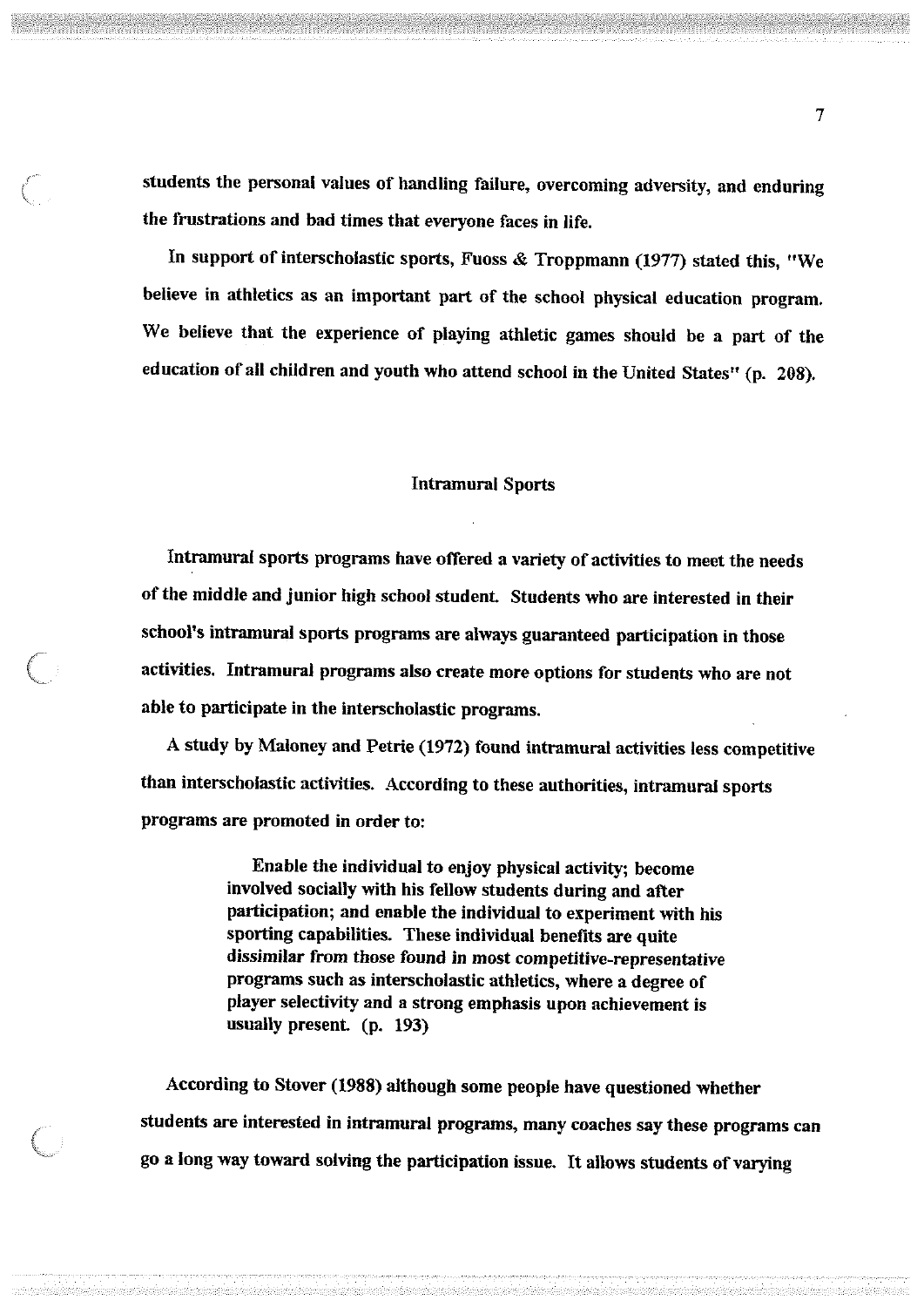ability levels, talents, interests and time commitments to participate. Students who are often intimidated in turning out for a sport activity, often have the confidence to come out for an intramural sports activity which doesn't emphasize talent or competition. Students have been more apt to participate if they know the teacher or coach.

 $\Big($ 

The organization of the intramural activity program in the schools have met many of the needs that the interscholastic program could not. Alexander and George (1981) also emphasized that all students need to gain from this program:

> ... But to us the most significant argument is that all the students in the middle school need to have experience in sports, experience that is appropriate for their physical status and that yield feelings of satisfaction to many children who would never make the varsity team. (p. 3)

The importance of intramural sport programs in balancing the physical education program and creating life-long benefits has been emphasized by Carlton and Stinson (1983) who stated:

> Intramurals are now recognized as integral to a balanced physical education program. They also provide an avenue for teachers with expertise that can provide instruction and create awareness of other activities, many of them life time skills. The involvement of other staff broadens the program, perhaps through a jogging club, tennis club, swim club, or other pursuits. (p. 23)

A good intramural sports program has recognized that it offers more options to it's students. Students begin nurturing the life-long benefits of physical activity, from participation in an intramural program. Students have developed positive attitudes and habits that will effect them later in their life.

It was the opinion of Stover (1988), that a good school athletic program ought to create options for kids rather than close them down .... Students who do not make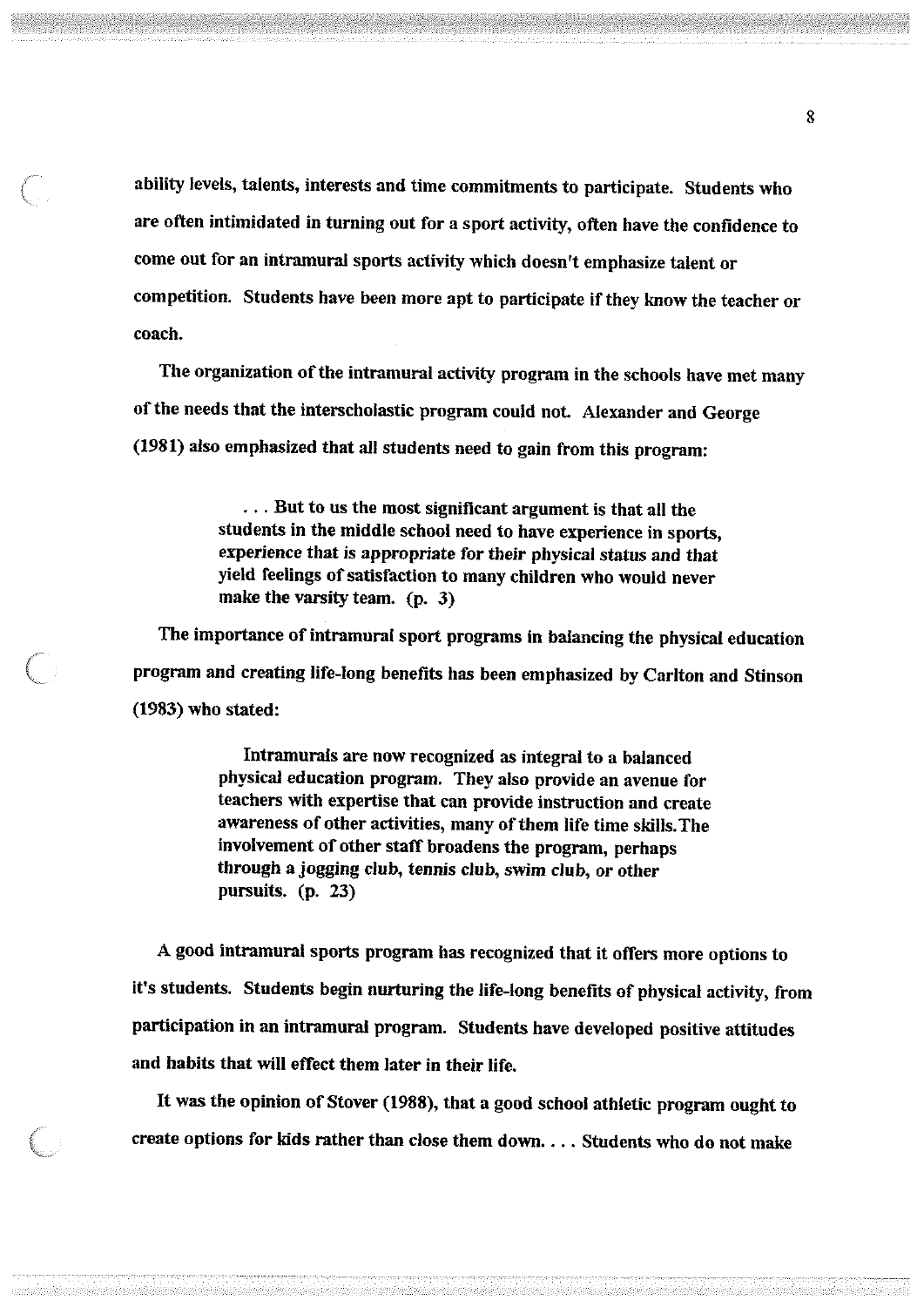the varsity teams have often missed out on the opportunities to participate in extracurricular activities.

According to Kidd and Pankau (1980) intramural activities have extended physical education classes allowing a greater number of students to participate and benefit from such a program. As stated by Kidd and Pankau:

> Intramurals when used as an extension of the regular physical education class, give the student the opportunity to participate in a controlled and low-keyed competitive situation. Through participation in such activities, we hopefully give every child the chance to be a winner and steer them into the direction of enjoying a lifetime of beneficial physical activity. (p. 46)

Through participation in an intramural program, students are also encouraged to use their leisure time in a positive way. Instead of sitting on the couch and watching the television or running around on the streets, students are engaging in meaningful activities with their peers. Students have the opportunity to build new friendships.

Summerlin (1978) observed some key benefits for students participating in the intramural program. As stated by Summerlin:

- 1. Provide the students with opportunities for fun, enjoyment, and fellowship through sports participation.
- 2. Improve the physical skill and increase the physical fitness of students through a scope of sports activities.
- 3. Encourage the desirable use of leisure time by students through a diversified program of sports activities. (p. 43)

Foiles (1983) supported the position taken by Summerlin when stating that "today's intramurals often encourage the desirable use of leisure time through a diversified program of sports activities, and can lead to students' improving their physical fitness at the same time" (p. 20).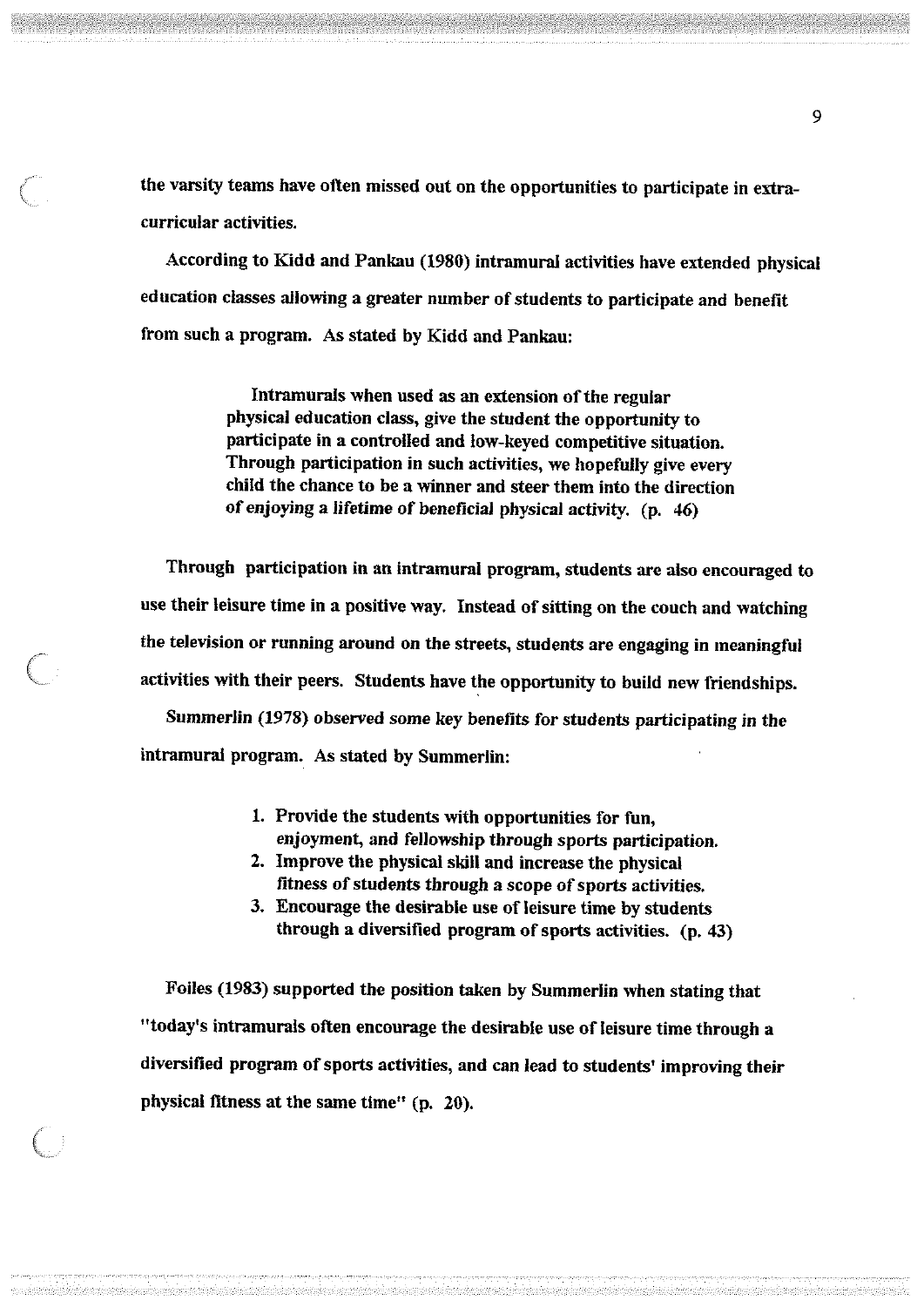The emphasis on having students playing as often as possible was highlighted by Politino (1983) when he stated that "it should be our goal to have students playing as often as possible; there are few activities available that can satisfy this need as well as the intramural program can" (p. 54).

When students are participating in the intramural programs, their self-esteem increases considerably. The benefits of increased self-esteem from participation in the intramural program has also been emphasized by Stein (1983) who maintained that a positive intramural experience in the elementary/secondary school can help develop the positive self-image that allows students to enjoy physical activity regardless of the final score--throughout their lives.

Intramural sports programs go a long way in rounding out the educational experiences for students. It offers a different environment for students and teachers to discover new learnings and skills. It provides an informal environment for students and teachers to interact and really get to know each other. Tenoschok (1981) pointed out the potential benefits of having intramural programs in the schools, he stated activities:

- 1. Supplements the curricular activities of the physical education program, acting as a laboratory where students may obtain additional practice time for activities learned in class.
- 2. Serves as a time for further instruction and/or the introduction of unique activities.
- 3. Offers the opportunity for specialization in activities of interest to the student.
- 4. Presents a setting for low-key competition or game play.
- 5. Attempts to offer "something for everyone" by introducing supplementary activities not practiced in the curriculum program.
- 6. Promotes a healthy spirit of competition, develops sportsmanship, teamwork and emphasizes fun rather than just winning.
- 7. Provides equal opportunities for girls and boys in either separate or coed activities.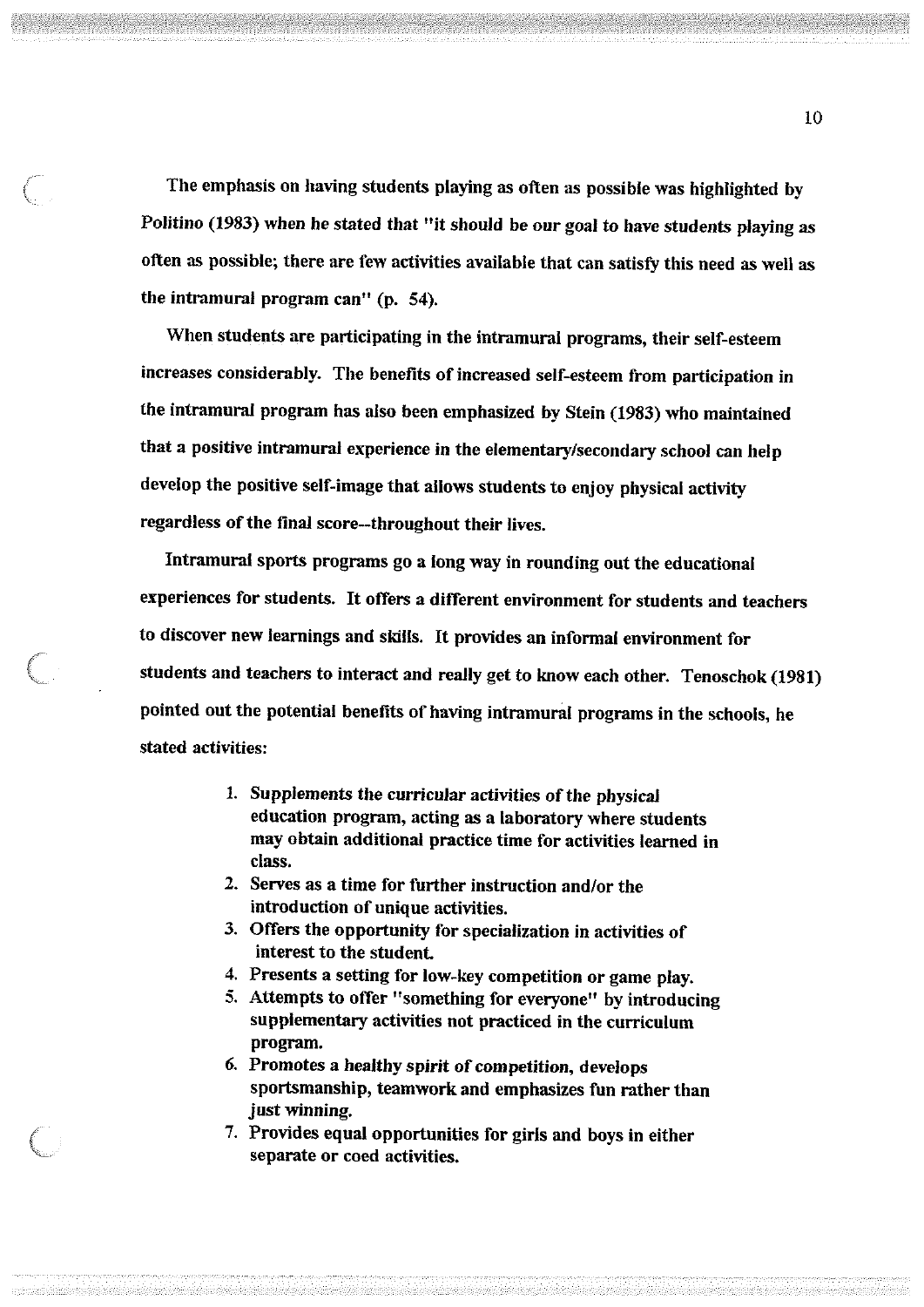- 8. Equalizes teams according to age, grade, or ability, thereby allowing for unequal rates of development in the participants.
- 9. Provides opportunities to learn rules and attain sports appreciation.
- 10. Stresses the individual, offering as much praise and glory for the less skilled athletes as for the gifted.
- 11. Allows each student the chance to be a team captain, leader, and winner, as the activities can be changed every few weeks to appeal to as wide an interest group as possible.
- 12. Gives all an equal opportunity to play, thereby creating selfconfidence, satisfaction, and a feeling of self-worth. (p. 32)

Developing an intramural program in the junior high to promote school spirit was illustrated by Sierra Vista Junior High School in Canyon Country, California. The community did not have an interscholastic program in it's junior high, and wanted to expose students to a large variety of activities. The school offered 20 different activities that included; arm wrestling, weight lifting, ping pong, two-on-two basketball, frisbee throw, and basketball free throws. Each event was worth a maximum of 100 points. Students competed for points when they participated, and had to average a predetermined score in order to become a "superstar". This allowed the students to try and master skills for themselves, not competitively with others. Any student who reached the "superstar" status was recognized for his or her efforts. Student enthusiasm made the event a complete success (Spindt, 1981).

Glatthorn and Spencer (1986) summarized it best when they said that the ideal athletic program should include the optimal mix of interscholastic and intramural sports. The interscholastic program can provide an opportunity for the highly talented to compete and can energize the competitive spirit of the rest of the student body. The intramural program, with less pressure and reduced competition is perhaps even more important for developing adolescents.

The principals of effective middle schools were surveyed by Glatthorn and Spencer and those who were surveyed about the issue of intramural and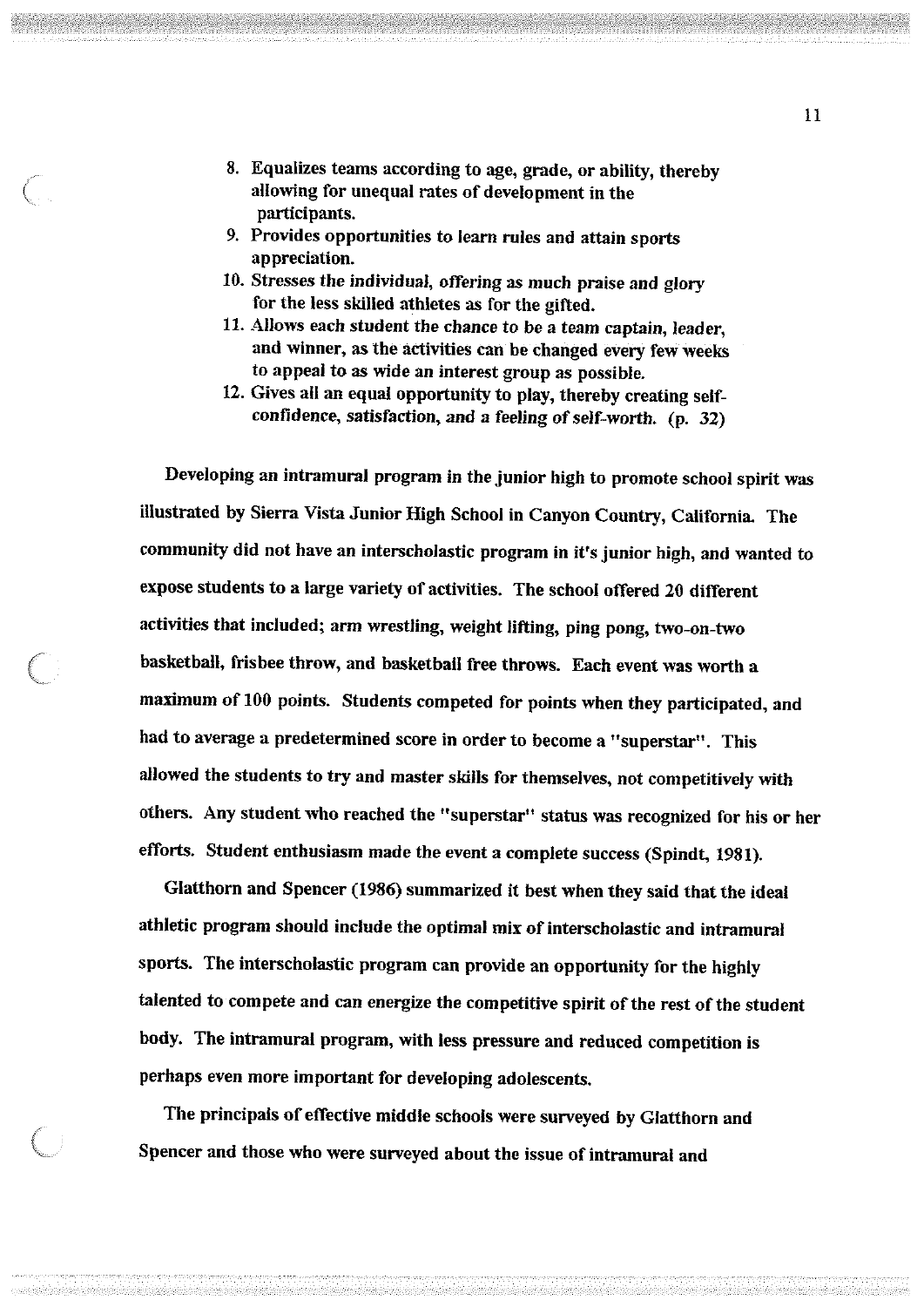interscholastic sports believed this; only interscholastic track, basketball, gymnastics, swimming, and soccer should be offered at grades 5 and 6. In grade 7 they would add volleyball, tennis, and girls' softball. Boys' football should not be offered until grade 8, in the view of those leaders. About half of these same principals of effective middle schools reported that they would emphasize intramurals, rather than interscholastic sports, at grade 8 and below.

### Club Activities

Besides interscholastic and intramural sports activities, there are other components of the extra-curricular program in the middle and junior high schools that have been successful in meeting the needs of adolescents. These have been the club or non-sport activities that are offered to students.

Glatthorn and Spencer (1986) stated that the basic argument for a strong club activity program was that young adolescents have needs that cannot be met solely through the academic component of the day. Those needs were:

- 1. To develop leadership skills and decision making skills. Such skills cannot be acquired through reading, listening, and discussion, the standard learning activities of the classroom. They can best be acquired by struggling with real problems in a low-risk environment of a sensitive adult. That's the kind of environment a good activity program provides.
- 2. Reality interactions with members of the opposite sex ...
- 3. To develop multiple talents ...
- 4. To develop interpersonal skills. As they struggle to understand themselves and to get beyond an immobilizing self consciousness, they need a supportive environment in which they can learn how to relate to both adults and peers.
- 5. To develop new relationships. And such activities as sports, glee club, and band and musical comedy

12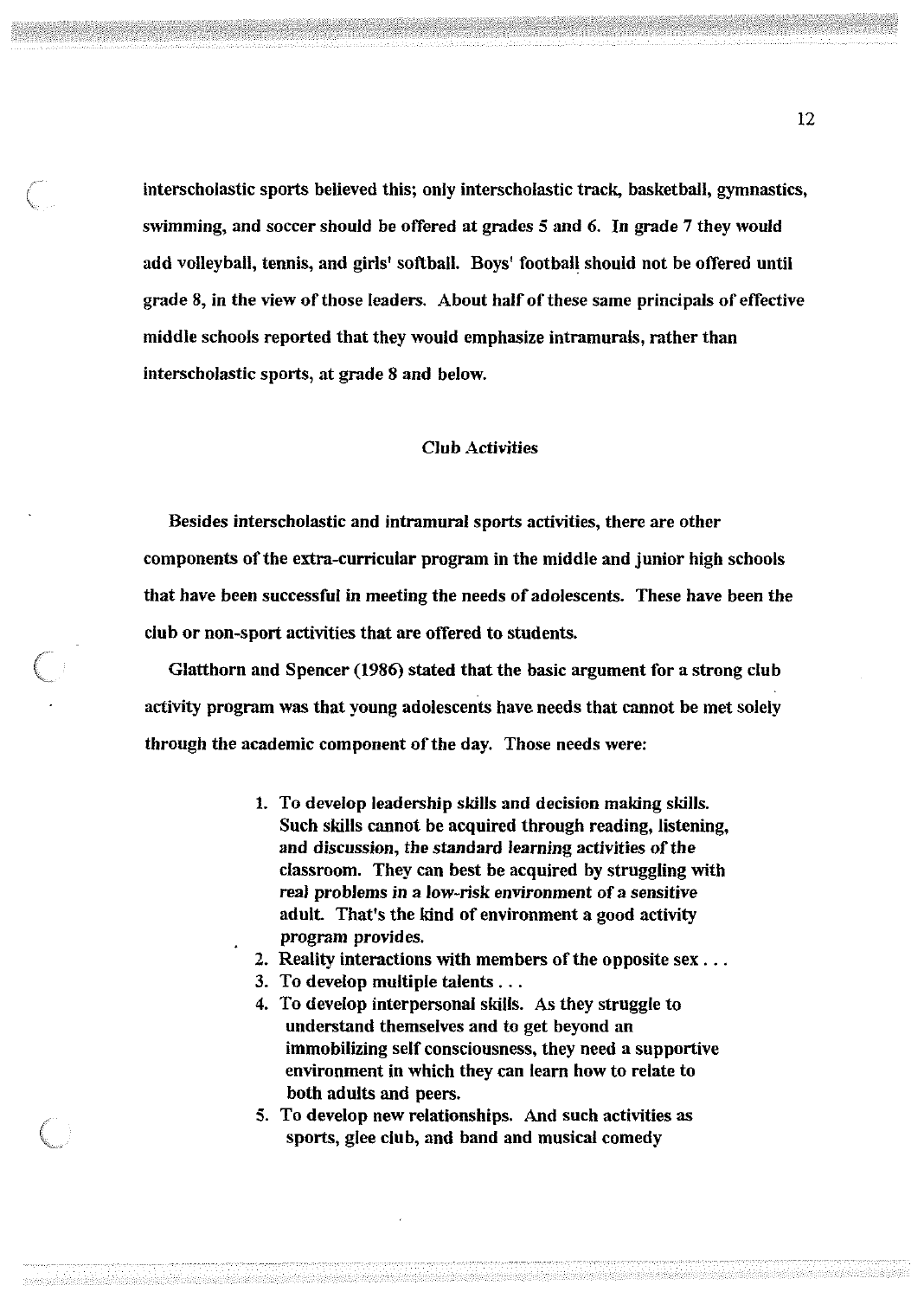productions may be the only real places where young people of different social classes and ethnic groups mix on an equal basis.

- 6. To develop new interests. The need and chance to work with an adult who can stimulate interest and make new hobbies seem exciting.
- 7. A change of pace. The need to be highly active, and they need a time to relax.
- 8. To celebrate and perform. The basic human ritual, for ceremony. (p. 101)

While the athletic program has given the physically talented a chance to excel, the club activities provide opportunities for meeting the needs of performers and talented groups such as; writers, actors, and musicians. These special interest groups play a vital role in diversifying the activity program. The rationale for these extra-curricular clubs were determined by Glatthorn and Spencer:.

- 1. A Different Environment  $\dots$  A good activity program will provide a changed environment in which such skills can be developed. It will be an environment in which people can interact more freely and less formally, here rules can be developed as the need arises, and where real problems can be solved.
- 2. Different Roles and Relationships. . . . The developmental needs of young adolescents require different roles and relationships. They need to teach, not just learn. They need to identify problems, not simply solve those that are posed for them.
- 3. A Different Spirit and Mood The mood of the taskoriented classroom is serious and business like, with participants concerned with efficiency and productivity.... The young adolescent needs a time to laugh, to fantasize, to celebrate - to escape the solemn business of being a good student. The right kind of activity program provides for those chances.
- 4. A Different Kind of Learning In the standard academic classroom most learning is viewed as the acquisition of concepts through verbal means - listening, discussing, reading and writing. A good activity program offers a different view. Learning is the growth that comes from

<u>habanim</u>ehendereksydemongrippid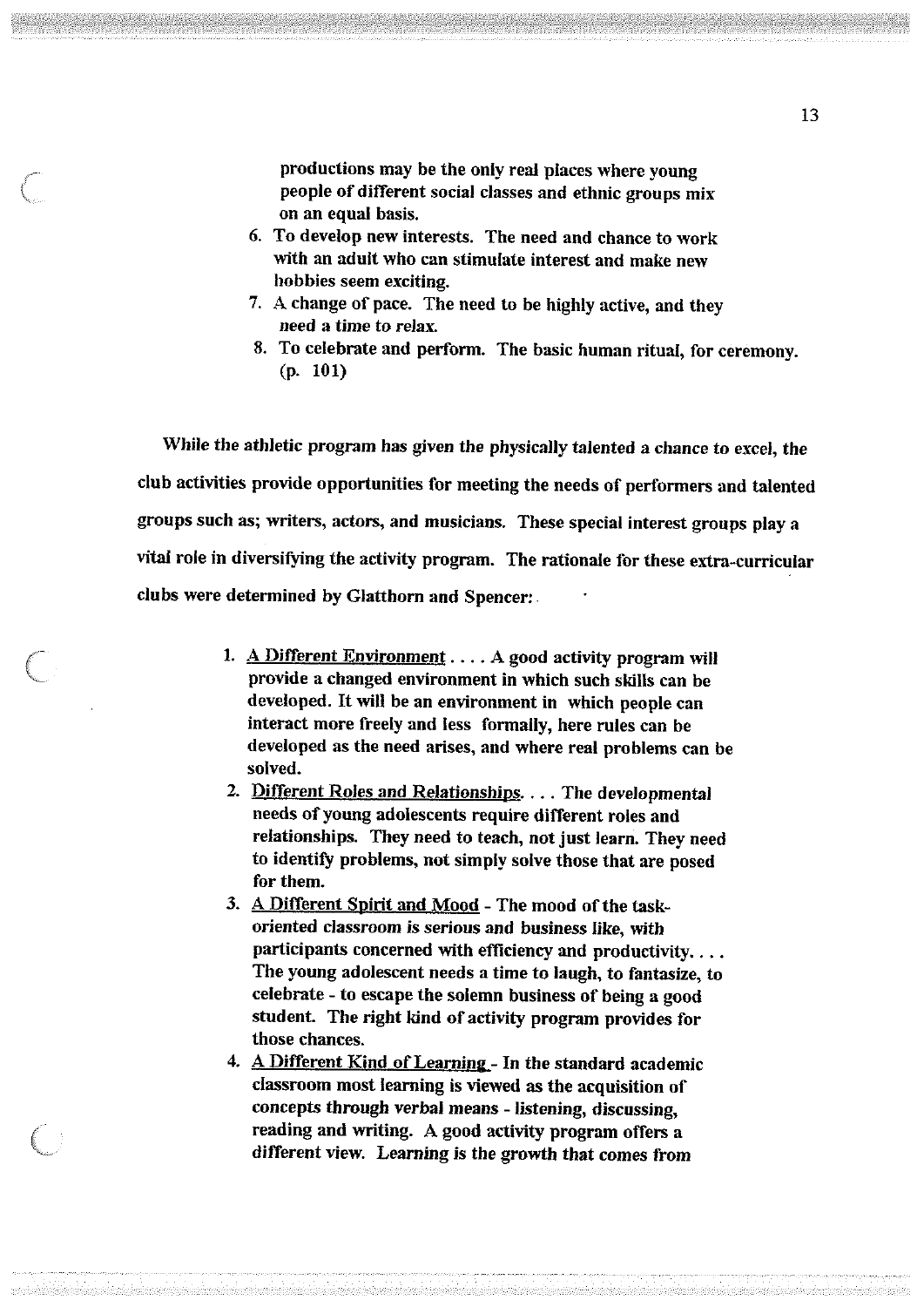solving real problems. . . In the activity program the student develops a club's budget and determines the best way of raising funds to meet expenses.

5. A Different View of Ability - In the classroom academic ability is emphasized and rewarded. In a good activity program, other talents are demanded and prized : the ability to play, sing, to resolve disputes, to use the body graceful.... These different can best be provided through a comprehensive activity program. (p. 101)

#### **Summary**

The research and related literature summarized in Chapter 2 supported the following themes:

Support for interscholastic and intramural sports activities in the middle and junior high school have been reported. The physical, emotional, social, and participation needs of the adolescent have been met through participation in these programs. Adolescents need time and opportunities to interact with peers, build friendships, develop athletic skills, and participate in healthy physical activities which add to the development of greater self-esteem.

Support for club activities in the middle and junior high schools have been reported. A variety of talents and interests have been met through participation in such club activities as drama, journalism, and music. The non-athlete needs time and opportunities to interact with peers, develop strong interests, and reap the selfconfidence attained through participation in school club activities.

A well balanced extra-curricular program in the middle and junior high school have met the needs of a greater population of adolescents. Positive benefits are not only felt by the individual student, but school and community spirit is also impacted as a result of a rounded extra-curricular program in the middle and junior high schools.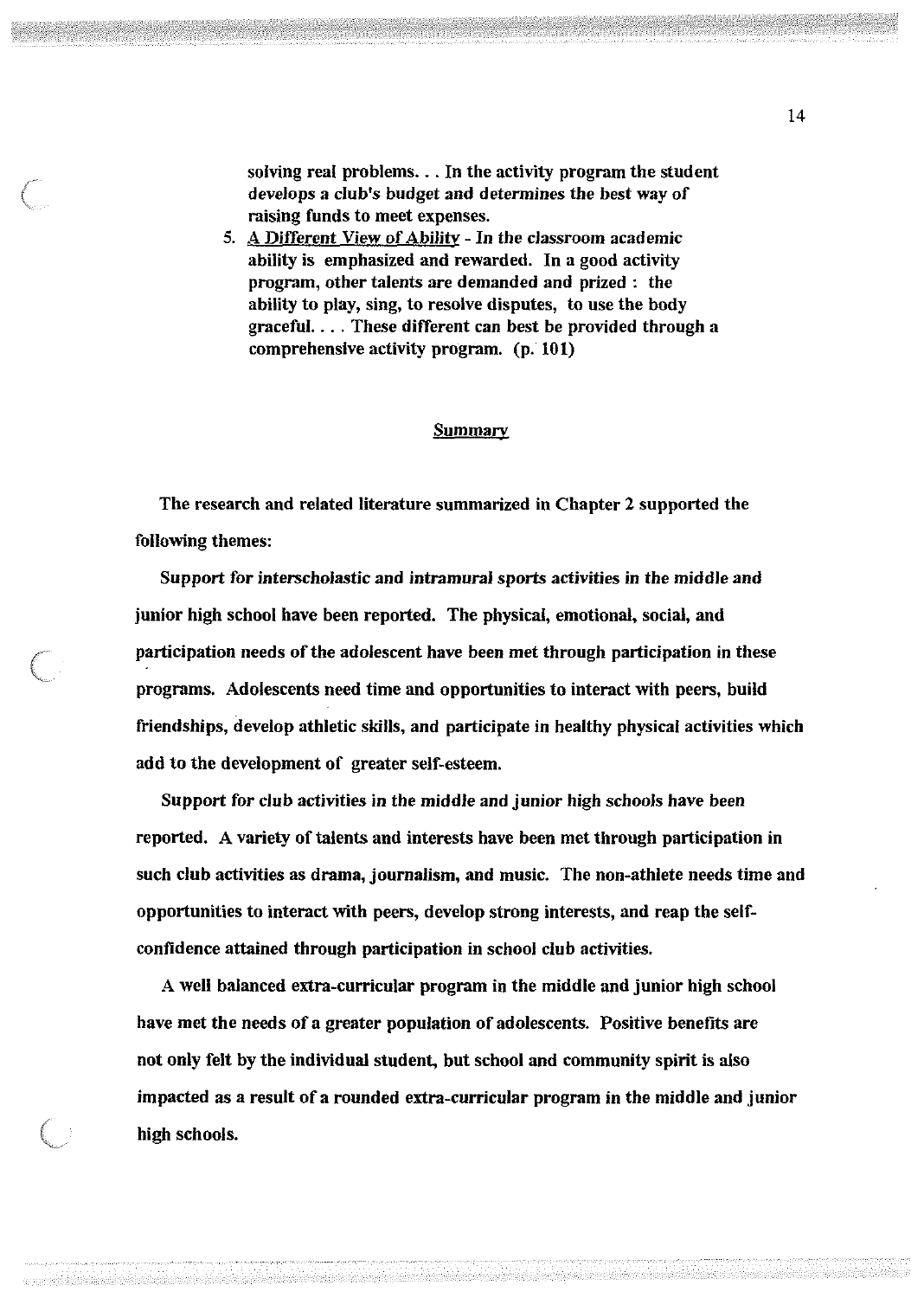In the next chapter, a comparison of specific extra-curricular activity programs offered in middle and junior high schools in Pierce County Washington will be addressed.

kapatan di terbagai penganjukan pelajaran penganjukan kepatan pengalan penganjukan kepatan di penganjukan pen

 $\begin{pmatrix} 1 & 1 \\ 1 & 1 \end{pmatrix}$ 

 $\left($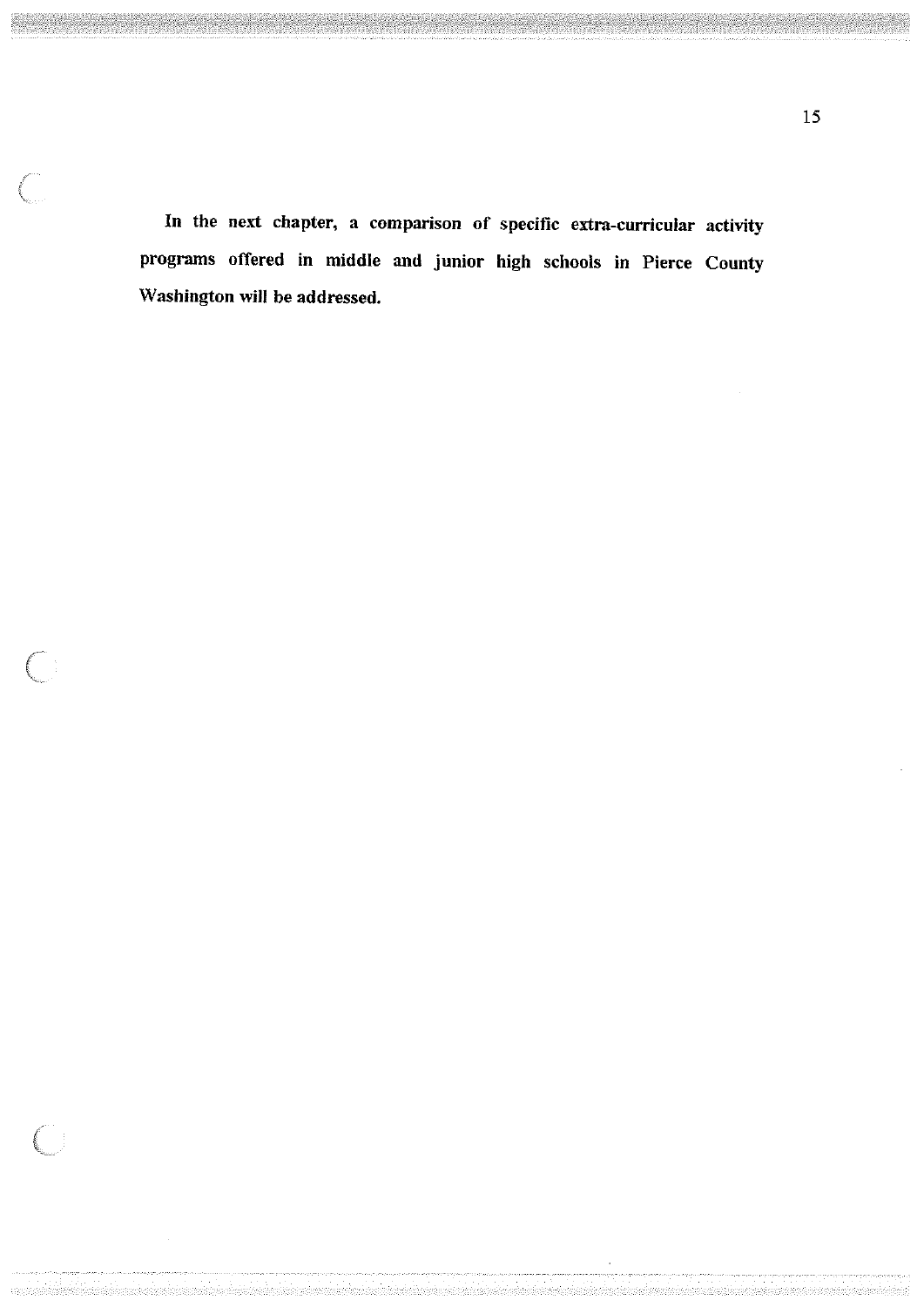## **CHAPTER 3**

#### PROCEDURE OF THE PRO.JECT

The purpose of this project was to compare the differences in extra-curricular activity programs of middle and junior high schools Pierce County (WA). To accomplish this purpose a review of current literature and research regarding extracurricular activity programs was conducted. Thirty-nine selected schools were surveyed to determine which extra-curricular activities were offered at their schools.

Chapter 3 contains background information describing:

- 1) Need for the Project
- 2) Development of the Survey Instrument
- 3) Treatment of Data

#### Need for the Project

The topic which was the subject of this study has evolved as a logical extension and outgrowth of the writer's (Nancy Immel) school experiences.

- 1. The writer's six (6) years of teaching experience at the middle school level in the Tacoma School District.
- 2. Eight (8) years of coaching sports (ie; basketball, flag football, and softball)
- 3. The absence of any extra-curricular study with the Tacoma School District.
- 4. The opportunity to undertake research related to extra-curricular programs in conjunction with the Masters Program Requirements.
- 5. Encouragement given by Activity Director Dale Blankers to undertake the present study.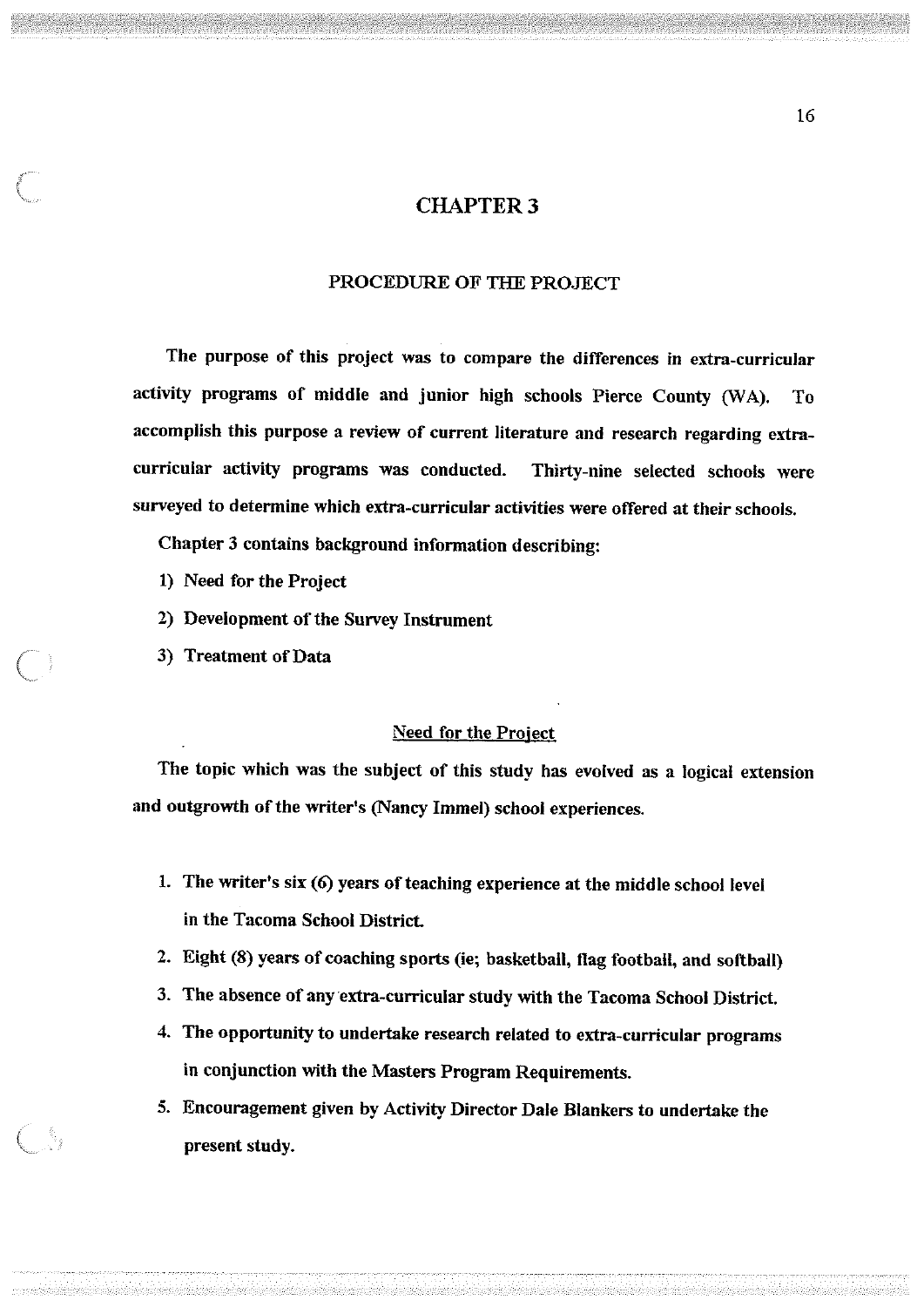#### Development of the Survey Instrument

The questionnaire used in this study was constructed after the analysis and review of related literature. The survey of related literature produced the questionnaire categories listed: Name of School; Number of Students in the School; Middle or Junior High School; Rural, Suburban or Urban District; Grade Divisions; and Thirty-Four Extra-curricular Activities mentioned.

The questionnaire included thirty-four forced choice answers and seven openended or (other) choice responses. The writer made provisions for open ended response questions which would permit the respondent to add items that were not included among the categories.

### Treatment of Data

A total of thirty-nine (39) questionnaires were mailed out to selected activity directors in Pierce County Washington. Thirty-one questionnaires (79 percent) were returned by self-addressed stamped envelopes and all thirty-one were included in the analysis of data.

When the questionnaires were returned they were sorted into three different classifications. First, they were divided into middle and non-middle (junior high) schools. The activities for each of these subdivisions were totaled. With these totals a percentage was determined to compare the differences between the extra-curricular activities of the middle and junior high schools.

Second, the activities were divided from the responses into intramural and interscholastic offerings and tallied for comparison.

17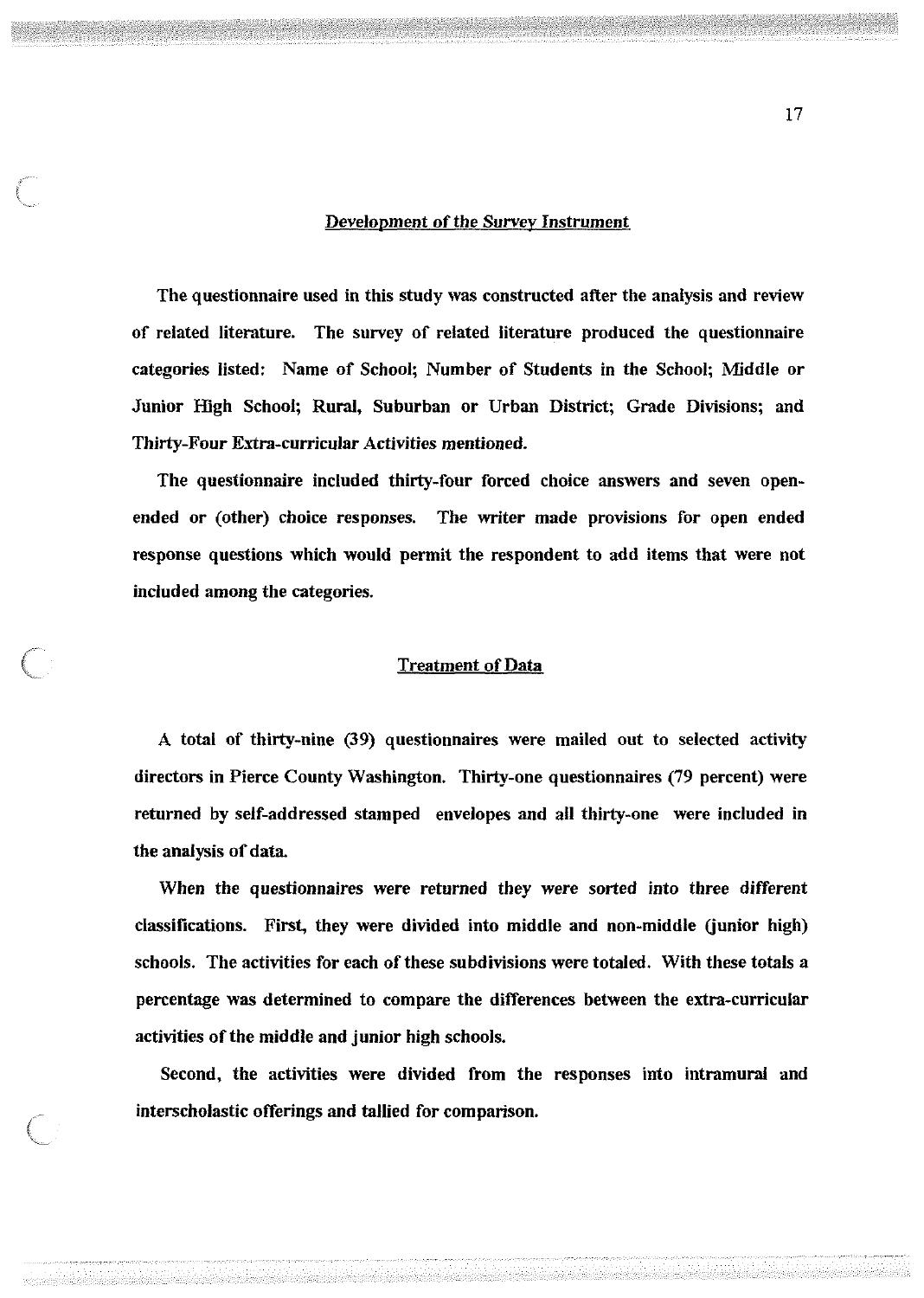Third, both middle and junior high school responses were tallied to see which activities were offered to boys and girls.

The data in the next chapter reflected the findings for each subdivision and were put into table form for easy comparison.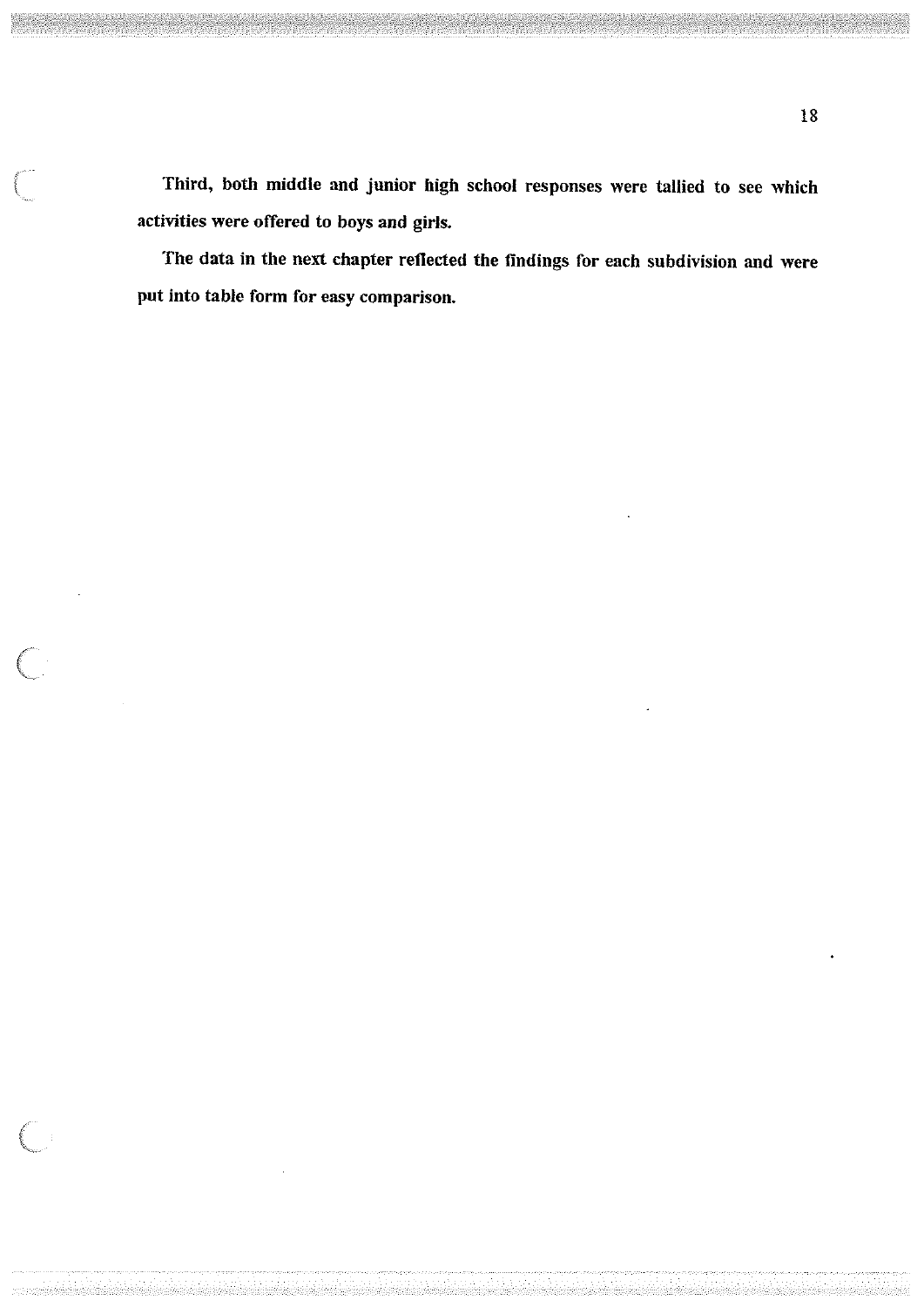#### CHAPTER 4

## RESULTS OF THE PROJECT

Data presented in Chapter 4 have been organized in three sections, which correspond with three categories contained in the questionnaire instrument (APPENDIX) to determine the purpose of this project which was to compare the differences in extra-curricular activity programs of middle and junior high schools. These sections included:

- 1. Intramural and interscholastic activities offered in the middle schools
- 2. Intramural and interscholastic activities offered in the junior highs
- 3. Athletic activities offered to boys and girls in the middle and junior high schools.

Responses in the three categories listed above have been grouped and tabulated by frequency and percentage. Open-ended responses have also been tabulated by frequency and percentage and were included in each one of the three categories.

A two page questionnaire sent out to thirty-nine (39) middle and junior high school activity directors in Pierce County in June 1993 was the instrument used to collect data for the project.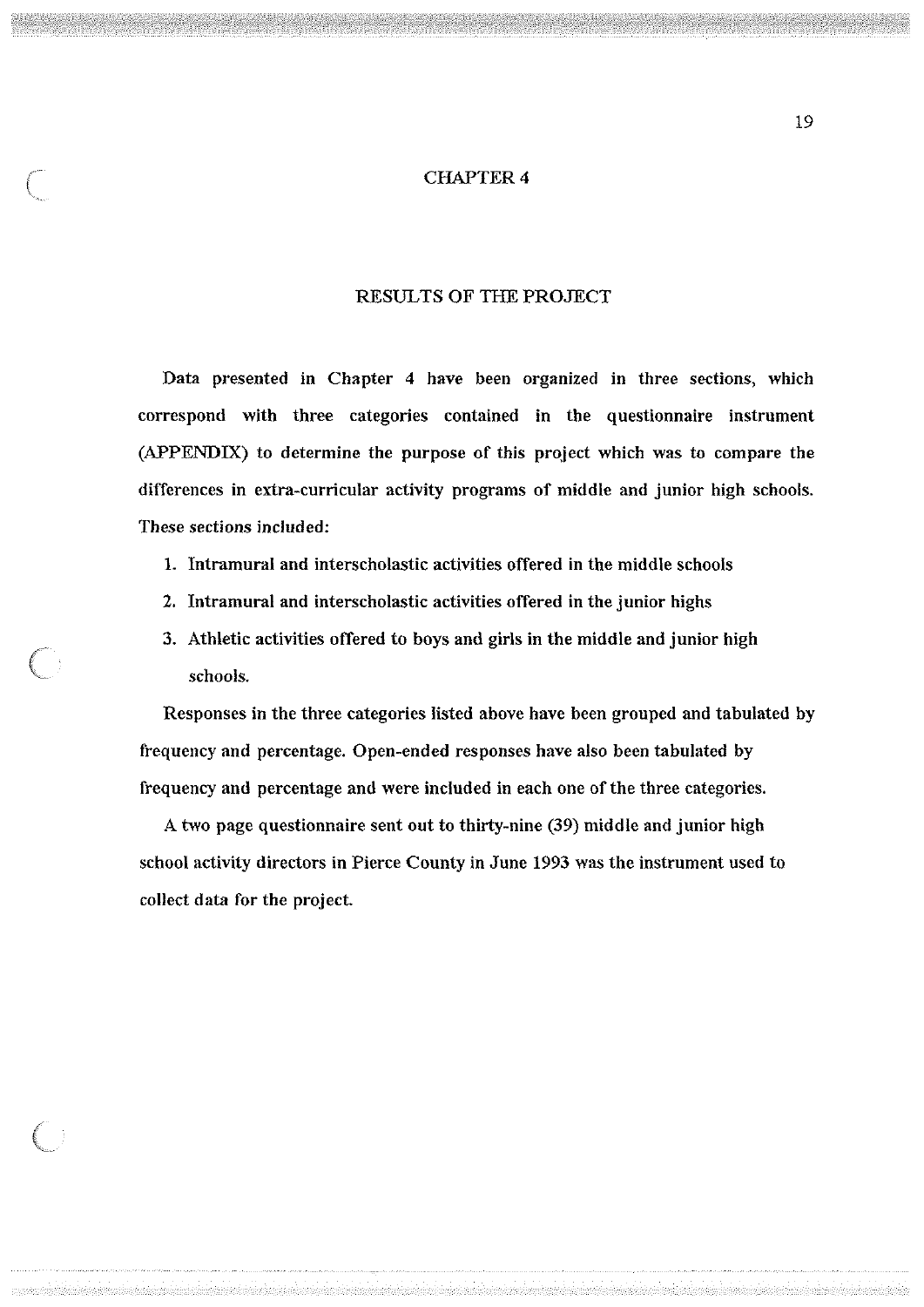## A PRESENTATION OF DATA PERTAINING TO EXTRA-CURRICULAR ACTIVITIES IN MIDDLE SCHOOLS

Table 1 provides a summary of responses from Activity Directors surveyed indicating the number of intramural and interscholastic extra-curricular activities that were offered in middle schools. For example, Table 1 indicated that basketball was the most frequent sport activity offered in the middle school. Ninety-four percent of the middle schools offered basketball as an intramural activity, while 71 percent of middle schools also offered basketball as an interscholastic activity.

Table 1 further indicates that over 60 percent of middle schools offered track (76 percent), volleyball (76 percent), and wrestling (65 percent), as an interscholastic activity. It was observed that 35 percent of the schools offered tackle football as an interscholastic activity. From Table 1, other frequent sports were softball (41 percent) and baseball (35 percent) offered as interscholastic activities in the middle schools. Table l further indicates the second most common intramural sport in middle schools was volleyball (47 percent), followed by flag football (41 percent) soccer (29 percent) and softball (29 percent).

In the non-athletic activities that were calculated, Table 1 indicated (88 percent) of middle schools offered choir in their extra-curricular programs, along with these other activities; concert band (76 percent) and yearbook (88 percent). Clubs offered by over 50 percent of middle schools as shown in Table l were; orchestra (41 percent), art club (41 percent), computer club (53 percent), math club (35 percent) and journalism (41 percent).

20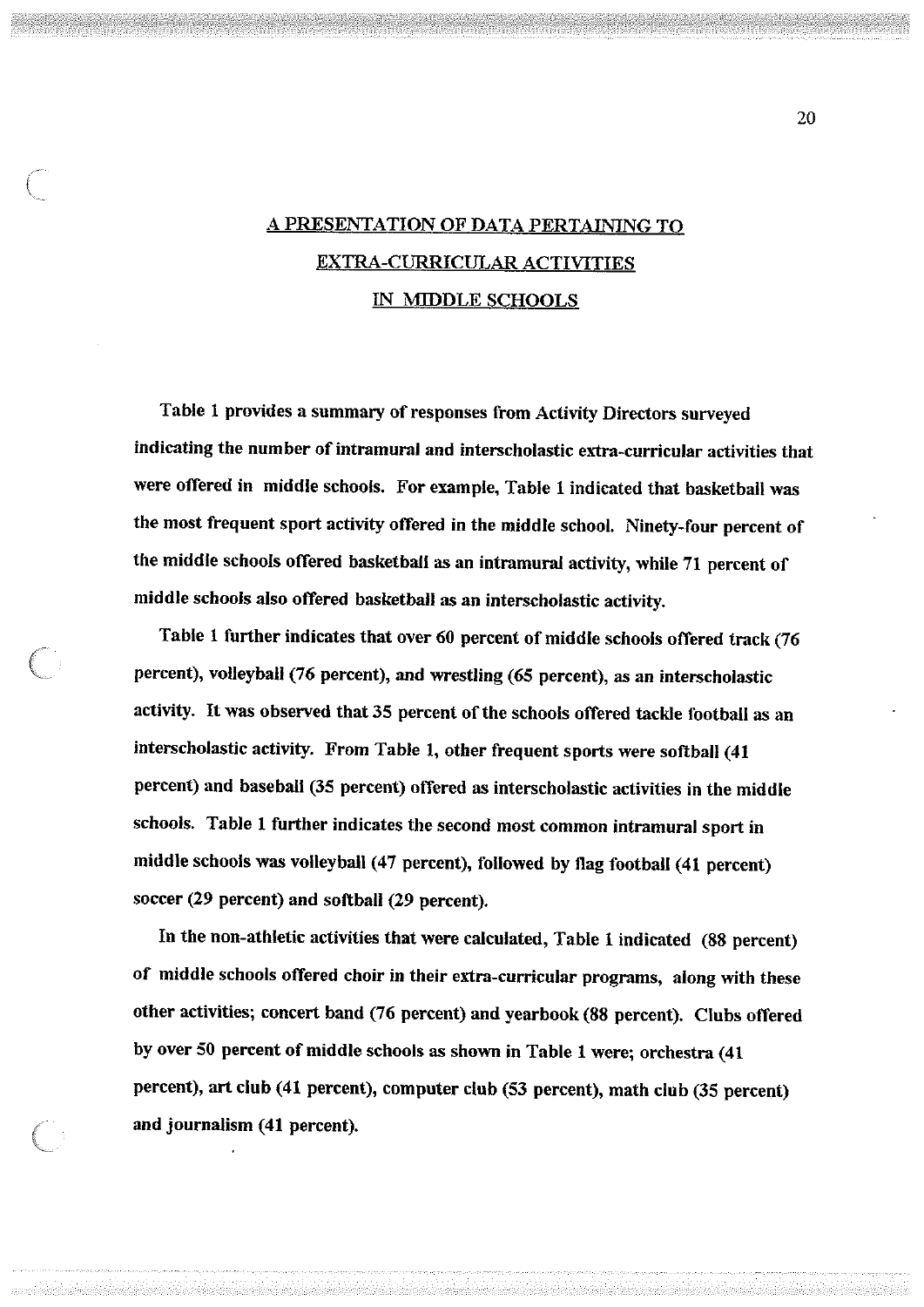## Table 1

entri.<br>.

 $\subset$ 

 $\left( \begin{array}{c} 0 \\ 0 \end{array} \right)$ 

### Frequency (f) and Percentage (%) of Responses

## of Extra-curricular Activities in 14 Middle Schools

| <u>ACTIVITIES</u>      | <b>INTRAMURAL</b>       |                    |                | <b>INTERSCHOLASTIC</b> |  |
|------------------------|-------------------------|--------------------|----------------|------------------------|--|
|                        | (f)                     | $\frac{0}{\alpha}$ | (f)            | $\frac{0}{c}$          |  |
| <b>Badminton</b>       | $\overline{\mathbf{2}}$ | 12%                |                |                        |  |
| <b>Baseball</b>        | $\mathbf{1}$            | 6%                 | 6              | 35%                    |  |
| <b>Basketball</b>      | 12                      | 71%                | 16             | 94%                    |  |
| Cheerleading           |                         |                    | $\mathbf{1}$   | 6%                     |  |
| <b>Cross-country</b>   |                         |                    | $\overline{2}$ | 12%                    |  |
| <b>Flag football</b>   | 7                       | 41%                | 3              | 24%                    |  |
| Golf                   | $\mathbf{1}$            | 6%                 | $\mathbf{1}$   | 6%                     |  |
| <b>Soccer</b>          | 5                       | 29%                | 9              | 53%                    |  |
| Softball               | 5                       | 29%                | 7              | 41%                    |  |
| <b>Swimming</b>        |                         |                    | $\mathbf{1}$   | 6%                     |  |
| <b>Tackle football</b> | 6                       | 35%                |                |                        |  |
| <b>Tennis</b>          | $\mathbf{1}$            | 6%                 | $\mathbf{I}$   | 6%                     |  |
| Track                  | $\overline{2}$          | 12%                | 13             | 76%                    |  |
| Volleyball             | 8                       | 47%                | 13             | 76%                    |  |
| Wrestling              | 3                       | 18%                | 11             | 65%                    |  |
| Choir                  | 15                      | 88%                |                |                        |  |
| <b>Concert band</b>    | 13                      | 76%                |                |                        |  |
| Glee club              | $\mathbf{1}$            | 6%                 |                |                        |  |
| Marching band          | 3                       | 8%                 |                |                        |  |
| Orchestra              | 7                       | 41%                |                |                        |  |
| Art club               | 7                       | 41%                |                |                        |  |
| Computer club          | 9                       | 53%                |                |                        |  |
| Debate                 | 1                       | 6%                 |                |                        |  |
| Foreign language       | 3                       | 18%                |                |                        |  |
| <b>Honor Society</b>   | $\overline{\mathbf{4}}$ | 24%                |                |                        |  |
| Math club              | 6                       | 35%                |                |                        |  |
| Photography            | 3                       | 18%                |                |                        |  |
| <b>Science club</b>    | 7                       | 41%                |                |                        |  |
| Stamp club             | $\mathbf{1}$            | 6%                 |                |                        |  |
| Yearbook               | 15                      | 88%                |                |                        |  |
| Journalism             | 7                       | 41%                |                |                        |  |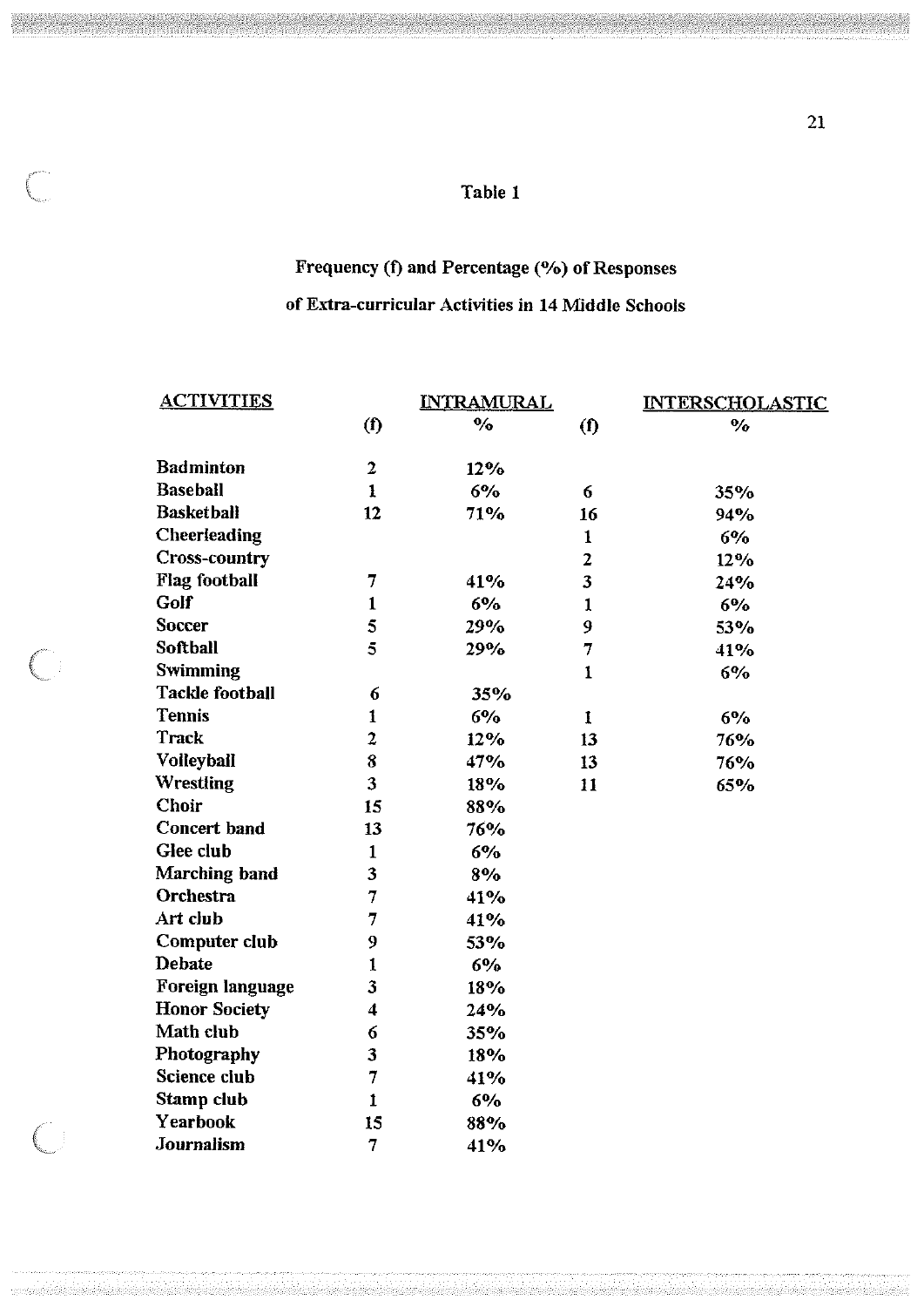### Table 1 Cont.

| <u>ACTIVITIES</u>     |     | <b>INTRAMURAL</b> |
|-----------------------|-----|-------------------|
|                       | (1) | $\%$              |
| Open response:        |     |                   |
| <b>Knowledge Bowl</b> | 4   | 24%               |
| Drama Club            | 3   | 18%               |
| Odyssey of mind       | 2   | 12%               |
| <b>Drill Team</b>     | 2   | 12%               |
| Chess club            | 7.  | 12%               |

Does your district require students who participate in the intramural program to have

physicals ? Yes 59% No 7%

Only 66°/o of the middle and junior high schools reporting had an intramural program in their schools.

Does your district require students who participate in the interscholastic program to have physicals ? Yes  $100\%$  No  $\frac{100\%}{100\%}$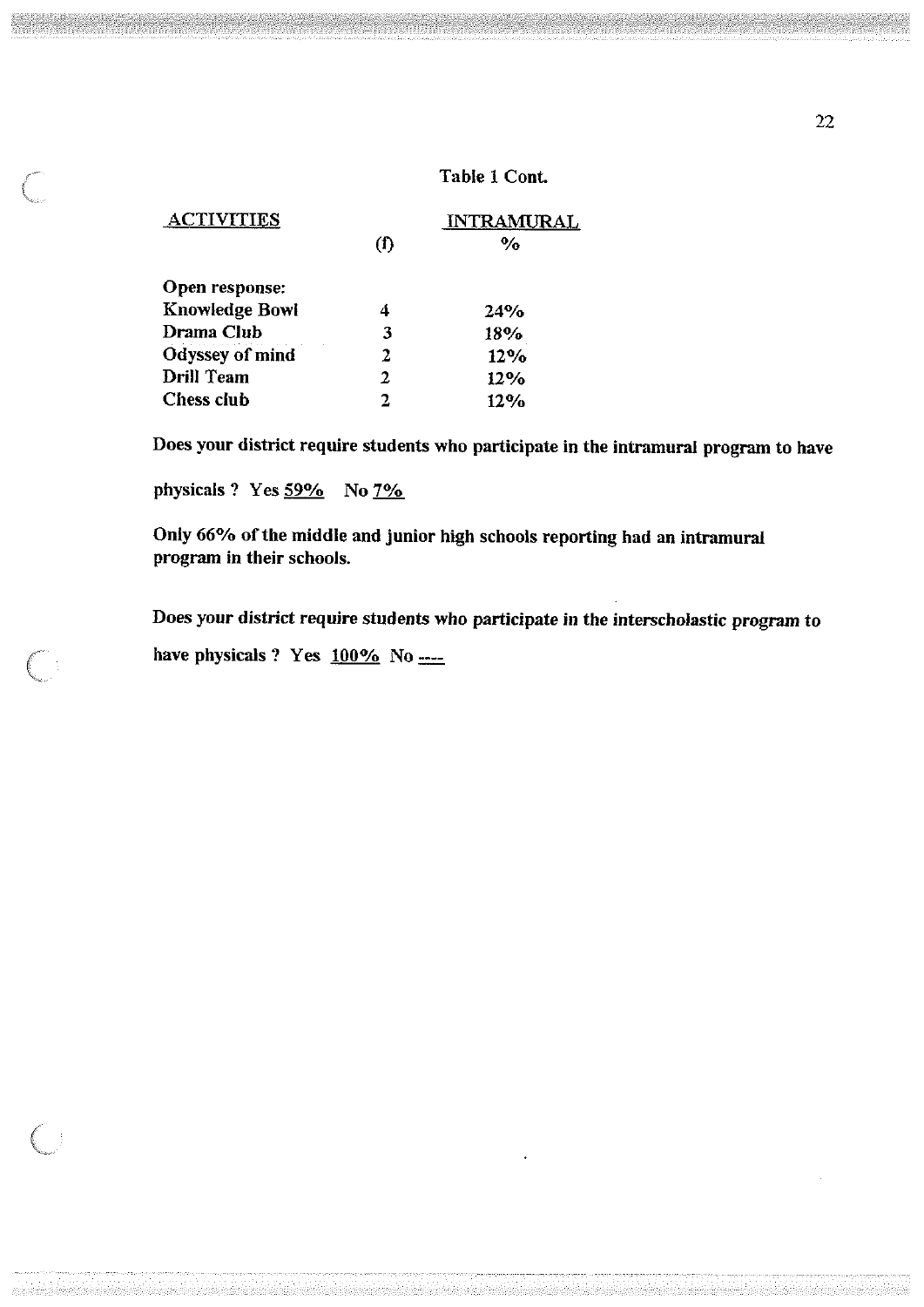In the open-ended response category, middle schools indicated they also offered these clubs in their extra-curricular activity programs; knowledge bowl (24 percent), drama club (18 percent), Odyssey of the Mind (12 percent), drill team (12 percent) and chess club ( 12 percent).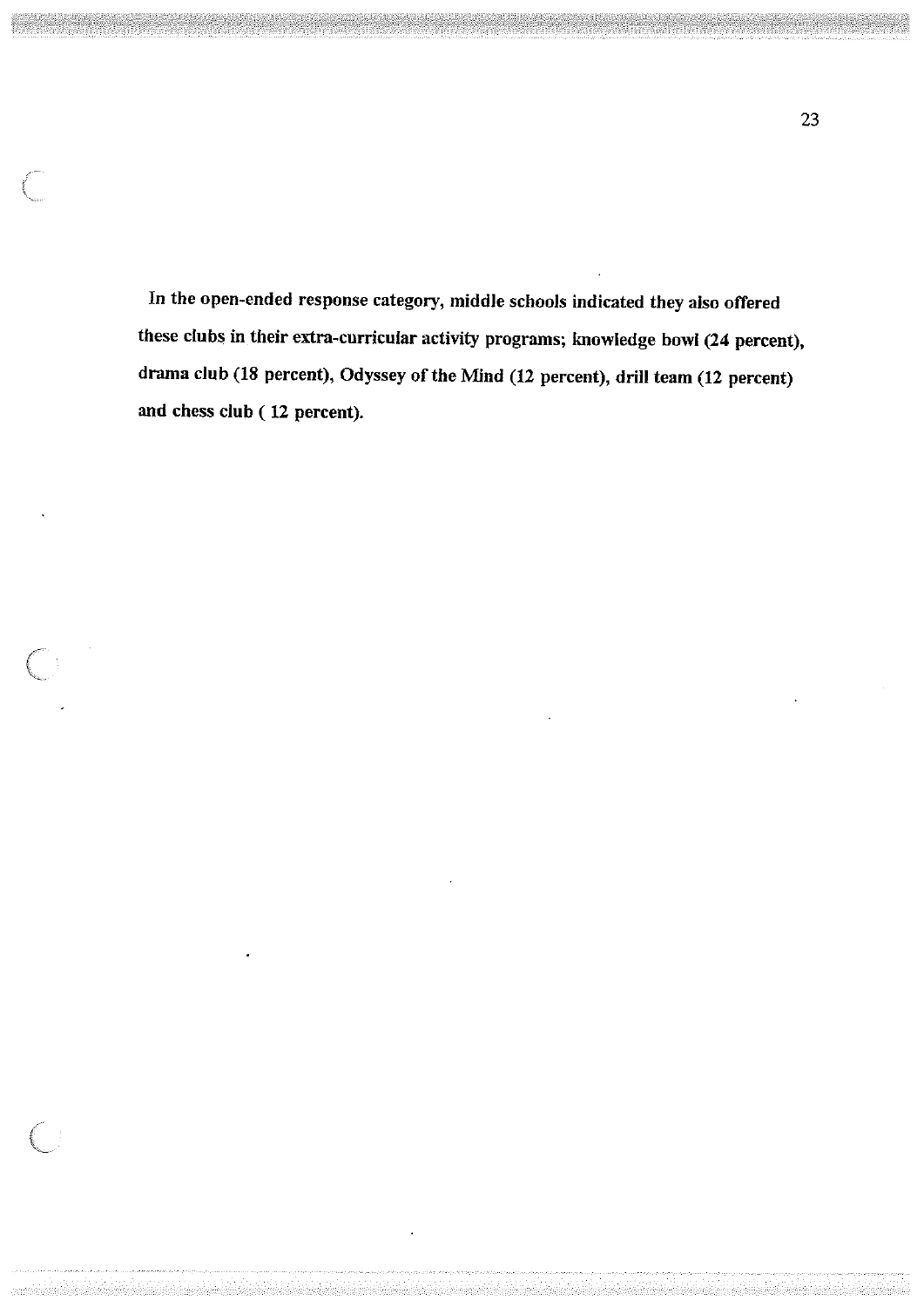## A PRESENTATION OF DATA PERTAINING TO EXTRA-CURRICULAR ACTIVITIES IN ,JUNIOR HIGH SCHOOLS

Table 2 provides a summary of responses from Activity Directors surveyed indicating the number of intramural and interscholastic extra-curricular activities that were offered in junior high school. As observed in middle schools, basketball was offered as a popular sport activity in junior high school. Basketball was offered in 100 percent of junior high schools as an interscholastic activity, while 43 percent offered basketball as an intramural activity. Table 2 prestmted other interscholastic activities offered in junior high; track (100 percent), volleyball (100 percent) wrestling (100 percent), baseball (71 percent), softball (64 percent), soccer (50 percent) and tennis (50 percent). Other than basketball, intramural activities were not emphasized as much as interscholastic activities in junior high. As observed in Table 2, those activities were; baseball (29 percent), softball (21 percent), volleyball (21 percent) and flag football (14 percent).

As indicated in Table 2, the two strongest non-athletic activities offered in the junior high were choir (100 percent) and concert band (100 percent). Other frequently offered activities from Table 2 were; yearbook (93 percent), orchestra (71 percent), honor society (71 percent), marching band (57 percent), computer club (57 percent) and journalism (50 percent).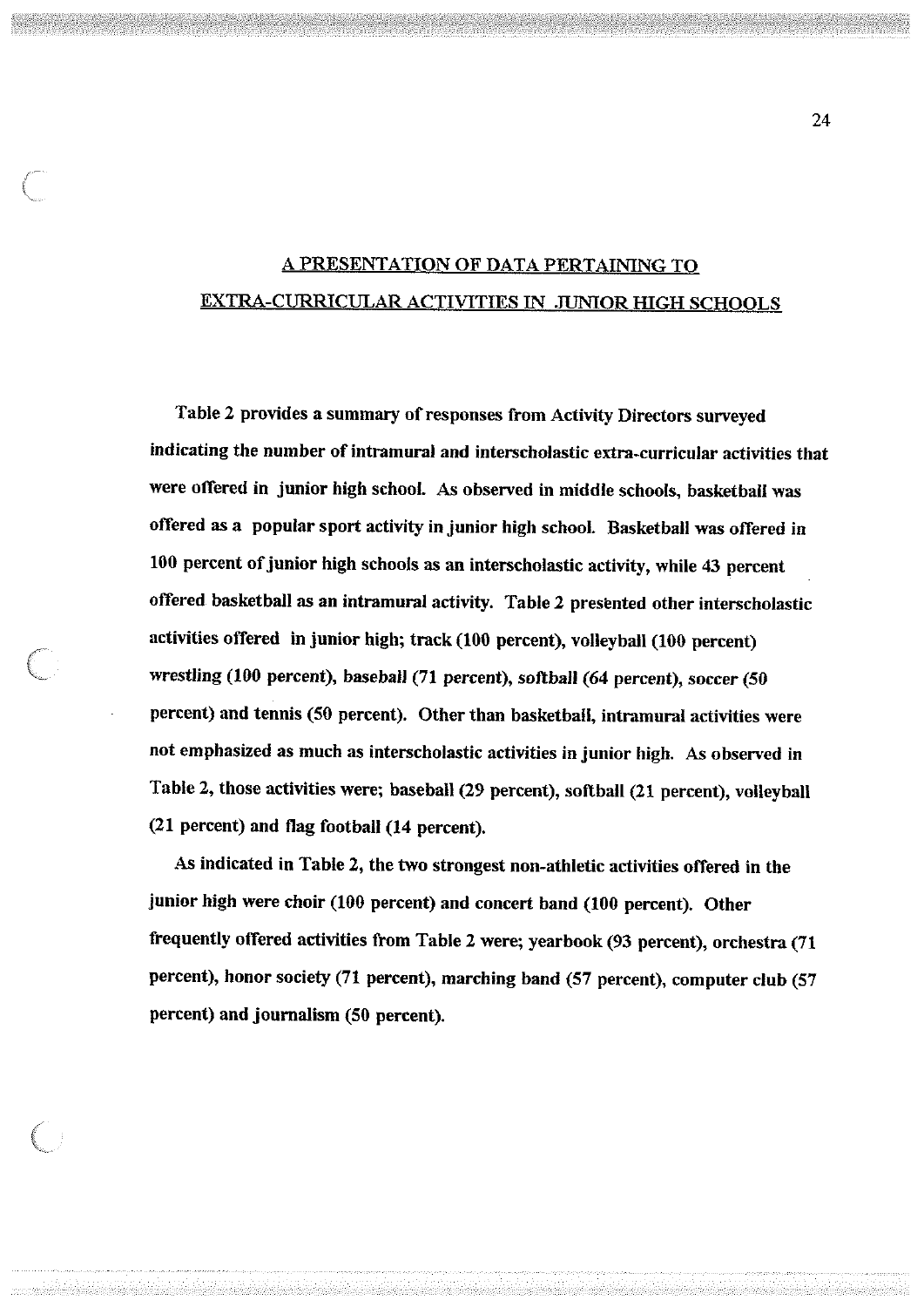## Table 2

# Frequency (f) and Percentage (%) of Responses

# of Extra- curricular activities in 17 Junior High Schools

| <b>ACTIVITIES</b>      | <u>INTRAMURAL</u>         |                    |                | <b>INTERSCHOLASTIC</b> |  |
|------------------------|---------------------------|--------------------|----------------|------------------------|--|
|                        | $\left( \text{f} \right)$ | $\frac{0}{\alpha}$ | (1)            | $\frac{1}{\sqrt{2}}$   |  |
| <b>Badminton</b>       | 1                         | $7\%$              |                |                        |  |
| <b>Baseball</b>        | 4                         | 29%                | 10             | 71%                    |  |
| <b>Basketball</b>      | 6                         | 43%                | 14             | 100%                   |  |
| Cheerleading           | 3                         | 21%                | 6              | 43%                    |  |
| <b>Cross country</b>   |                           |                    | $\mathbf{1}$   | 7%                     |  |
| Flag football          | $\overline{2}$            | 14%                |                |                        |  |
| Golf                   |                           |                    |                |                        |  |
| <b>Soccer</b>          | $\mathbf{1}$              | $7\%$              | 7              | 50%                    |  |
| <b>Softball</b>        | 3                         | 21%                | 9              | 64%                    |  |
| <b>Swimming</b>        |                           |                    | 3              | 21%                    |  |
| <b>Tackle football</b> |                           |                    | 13             | 93%                    |  |
| <b>Tennis</b>          |                           |                    | $\overline{7}$ | 50%                    |  |
| Track                  |                           |                    | 14             | 100%                   |  |
| <b>Volleyball</b>      | $\mathbf{3}$              | 21%                | 14             | 100%                   |  |
| <b>Wrestling</b>       |                           |                    | 14             | 100%                   |  |
| <b>Choir</b>           | 14                        | 100%               |                |                        |  |
| <b>Concert band</b>    | 14                        | 100%               |                |                        |  |
| Glee club              | $\mathbf{1}$              | $7\%$              |                |                        |  |
| Marching band          | 8                         | 57%                |                |                        |  |
| Orchestra              | 10                        | 71%                |                |                        |  |
| Art club               | $\boldsymbol{4}$          | 29%                |                |                        |  |
| Computer club          | 8                         | 57%                |                |                        |  |
| <b>Debate</b>          | $\overline{2}$            | 14%                |                |                        |  |
| Foreign language       | $\mathbf{1}$              | $7\%$              |                |                        |  |
| <b>Honor Society</b>   | $10$ .                    | 71%                |                |                        |  |
| Math club              | $\mathbf{1}$              | 70/6               |                |                        |  |
| Photography            | $\mathbf{1}$              | 7%                 |                |                        |  |
| Science club           | 6                         | 43%                |                |                        |  |
| Stamp club             |                           |                    |                |                        |  |
| Yearbook               | 13                        | 93%                |                |                        |  |
| Journalism             | $\overline{7}$            | 50%                |                |                        |  |

 $\bigcirc$ 

 $\begin{pmatrix} 1 & 1 \\ 1 & 1 \end{pmatrix}$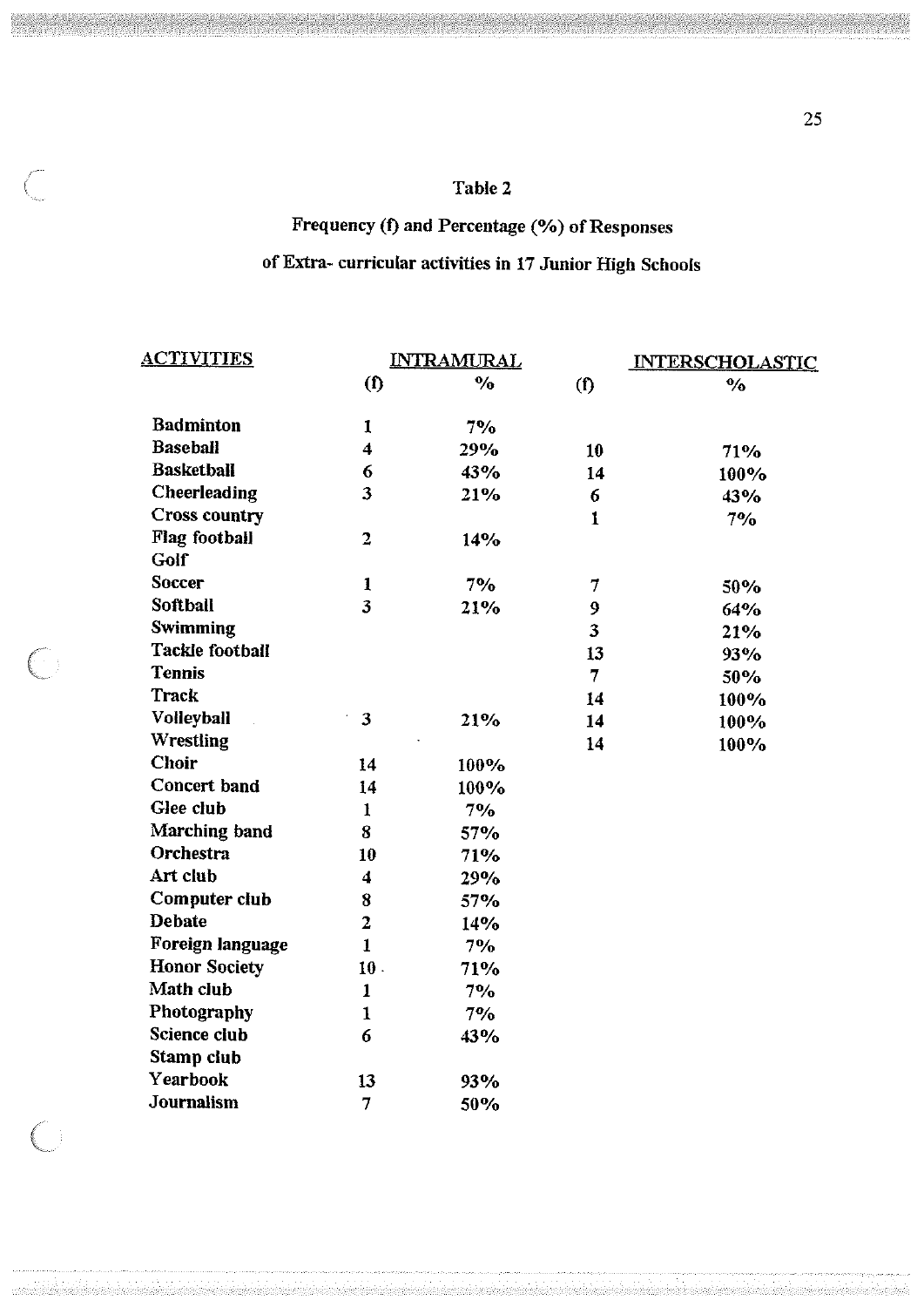## Table 2 cont.

| <b>ACTIVITIES</b>          |     | <b>INTRAMURAL</b> |  |  |
|----------------------------|-----|-------------------|--|--|
|                            | (f) | $\frac{6}{6}$     |  |  |
| <b>Open Response:</b>      |     |                   |  |  |
| Knowledge bowl             |     |                   |  |  |
| Drama club                 |     | 7%                |  |  |
| <b>Odyssey of the Mind</b> |     |                   |  |  |
| <b>Gymnastics</b>          |     | 700/              |  |  |

Does your district require students who participate in the intramural program to have

physicals? Yes 21% No 79%

Does your district require students who participate in the interscholastic program to have physicals ? Yes  $\frac{100\%}{100}$  No  $\frac{100\%}{100}$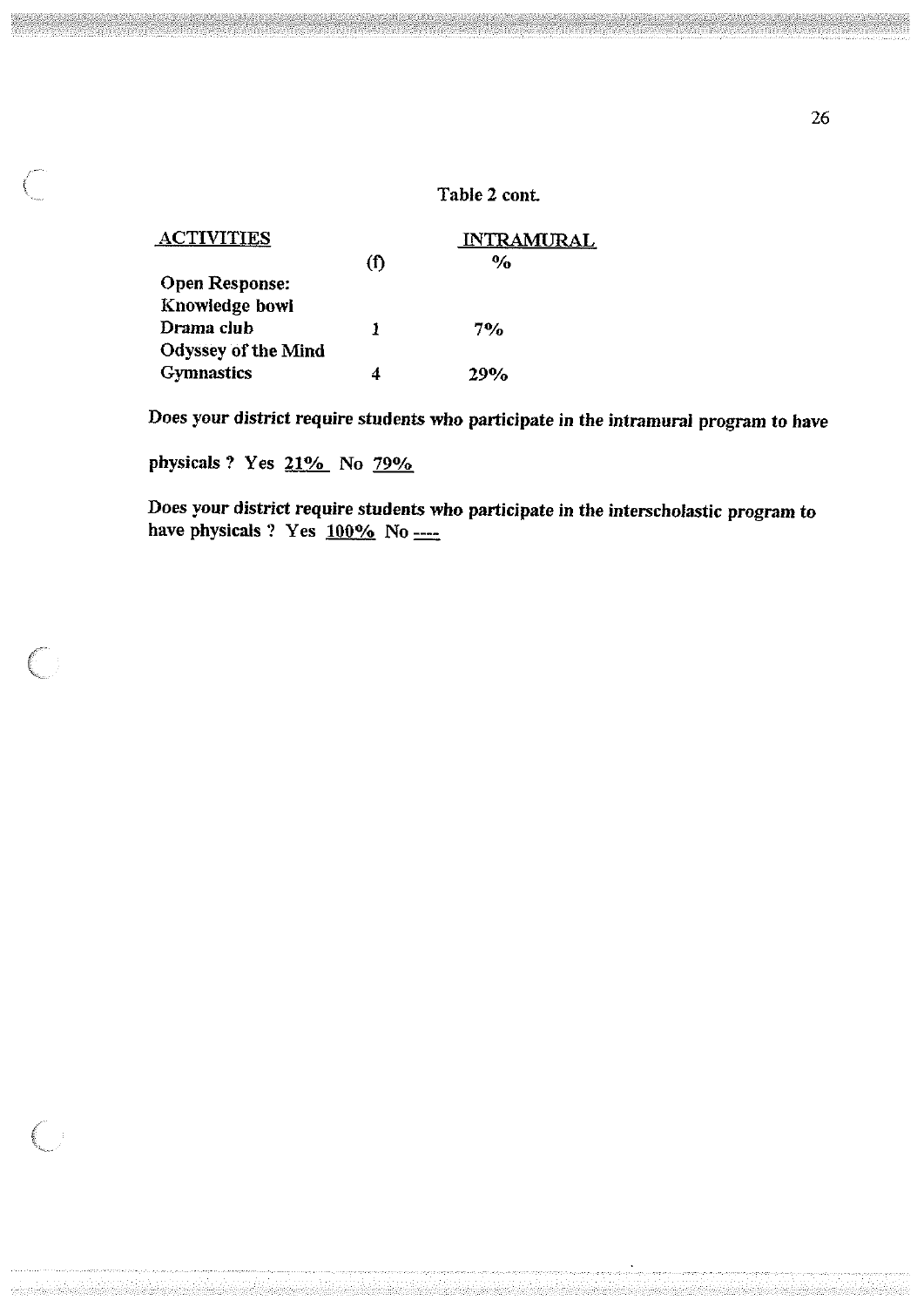According to Table 2, activities that were offered in more than 25 percent of the schools included; science club (43 percent) and art club (29 percent).

In the open-ended response section of Table 2, gymnastics (29 percent), weight training (14 percent), chess club (14 percent), jazz band (14 percent), drill team (14 percent), Native American Club (14 percent) and drama club (7 percent) were offered to students in junior high.

# A PRESENTATION OF DATA PERTAINING TO EXTRA-CURRICULAR ACTIVITIES OFFERED TO BOYS AND GIRLS IN MIDDLE AND JUNIOR HIGH SCHOOLS

Table 3 provides a summary of responses from Activity Directors surveyed indicating the number of athletic activities offered to boys and girls in middle and junior high schools. Basketball was the only activity offered to both boys and girls by 100 percent of the schools reporting. According to Table 3, track was the second most frequently offered sport to boys (97 percent) and girls (97 percent), along with boys tennis (32 percent) and girls tennis (32 percent).

Table 3 also indicates that wrestling was the next most frequent sport offered to boys (81 percent), followed by tackle football (68 percent), baseball (58 percent), flag football (29 percent), soccer (29 percent), volleyball (29 percent) and softball (23 percent). Table 3 also presented other frequent activities that were offered to girls; volleyball (97 percent), soccer (65 percent), softball (61 percent) and cheerleading (32 percent).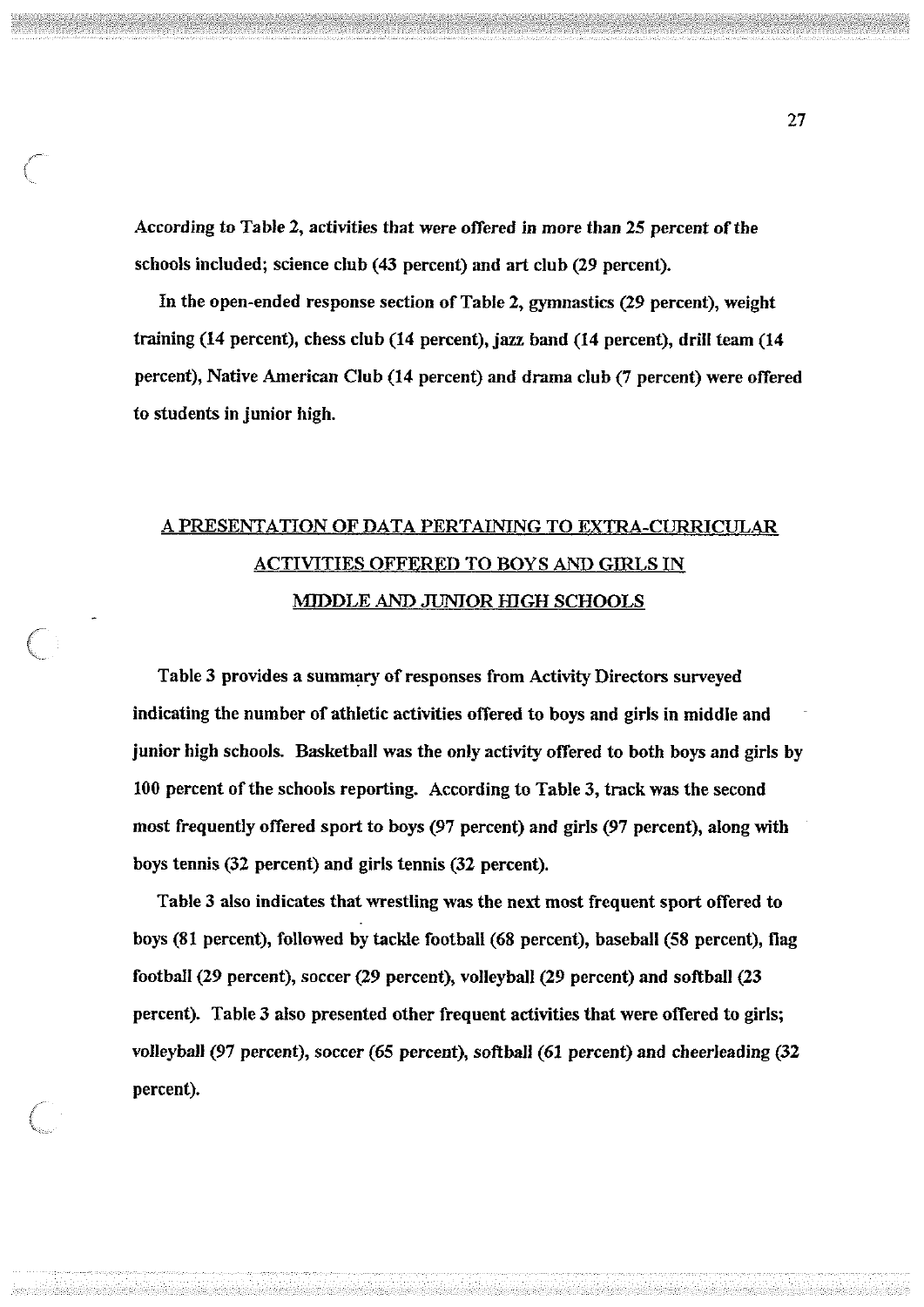## Table 3

# Frequency (f) and Percentage (%) of Responses of Athletic Activities Offered to Boys and Girls in 31 Middle and Junior High Schools

| <b>ACTIVITIES</b>      |                | <u>GIRLS</u> |                         |       |
|------------------------|----------------|--------------|-------------------------|-------|
|                        | $\bf{(f)}$     | $\%$         | $($ f $)$               | $\%$  |
| <b>Badminton</b>       | 2              | 6%           | $\overline{z}$          | 6%    |
| <b>Baseball</b>        | 18             | 58%          | $\overline{\mathbf{4}}$ | 13%   |
| <b>Basketball</b>      | 31             | 100%         | 31                      | 100%  |
| <b>Cheerleading</b>    | 3              | $10\%$       | 10                      | 32%   |
| <b>Cross country</b>   | 3              | 10%          | 3                       | 10%   |
| <b>Flag football</b>   | 9              | 29%          | 4                       | 13%   |
| Golf                   | $\overline{2}$ | 6%           | $\overline{2}$          | $6\%$ |
| Soccer                 | 9              | 29%          | 20                      | 65%   |
| Softball               | $\overline{7}$ | 23%          | 19                      | 61%   |
| <b>Swimming</b>        | 3              | 10%          | 3                       | 10%   |
| <b>Tackle football</b> | 21             | 68%          | $\mathbf{1}$            | 3%    |
| <b>Tennis</b>          | 10             | 32%          | 10                      | 32%   |
| Track                  | 30             | 97%          | 30                      | 97%   |
| Volleyball             | 9              | 29%          | 30                      | 97%   |
| Wrestling              | 25             | 81%          | 5                       | 16%   |
| <b>Open Response:</b>  |                |              |                         |       |
| <b>Gymnastics</b>      | $\mathbf{1}$   | 3%           | 5                       | 16%   |
| Ping pong              | $\mathbf{1}$   | 3%           | $\mathbf{1}$            | 3%    |
| <b>Weight lifting</b>  | 2              | 6%           | 2                       | 6%    |

de de la composició de la composició de la composició de la composició de la composició de la composició de la

 $\left($ 

 $\big($ 

28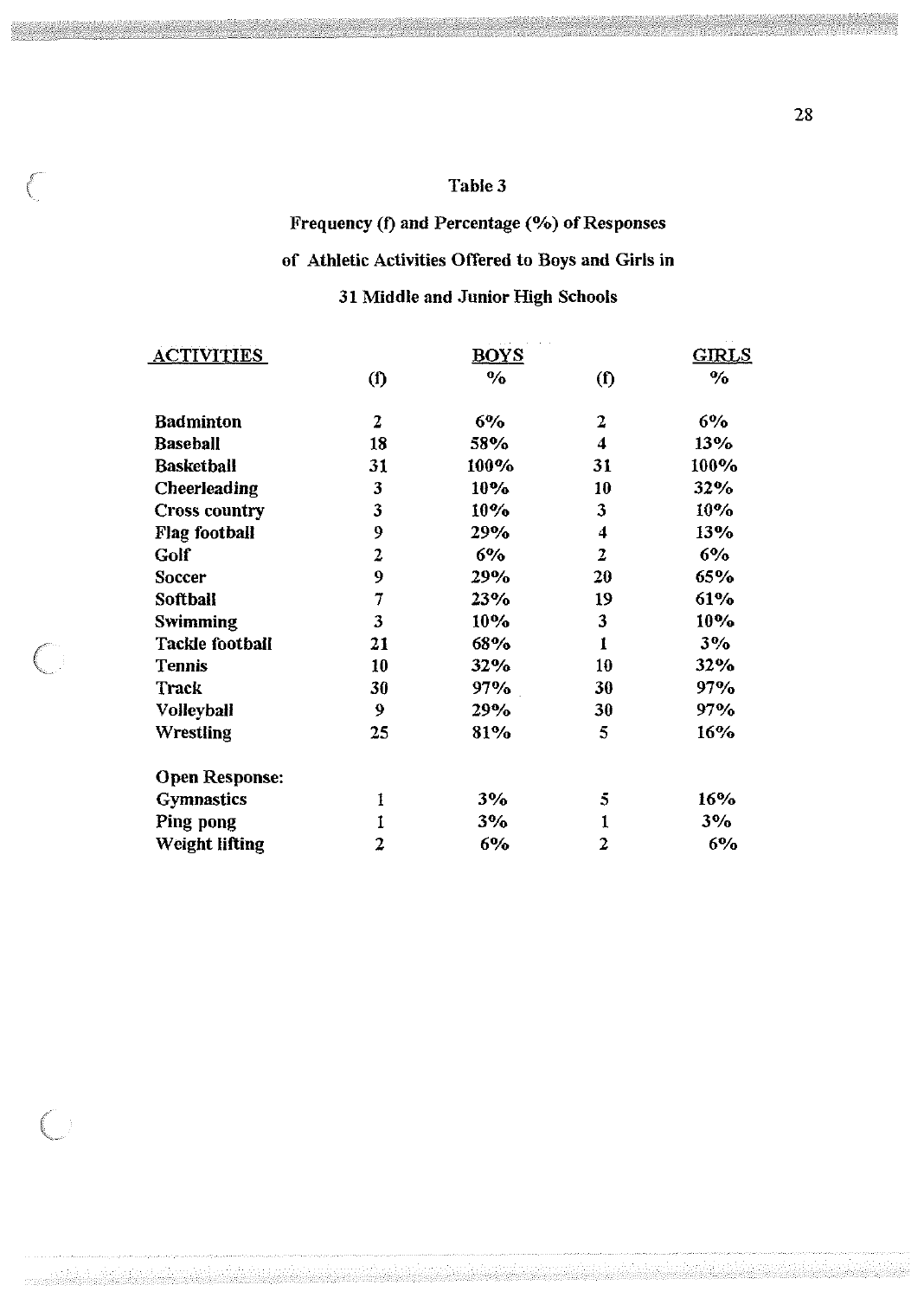In the open-ended response category, boys were offered gymnastics, ping pong and weight lifting in 6 percent or less of junior high schools, and girls were offered gymnastics, weight lifting and ping pong in 16 percent or less of junior high schools.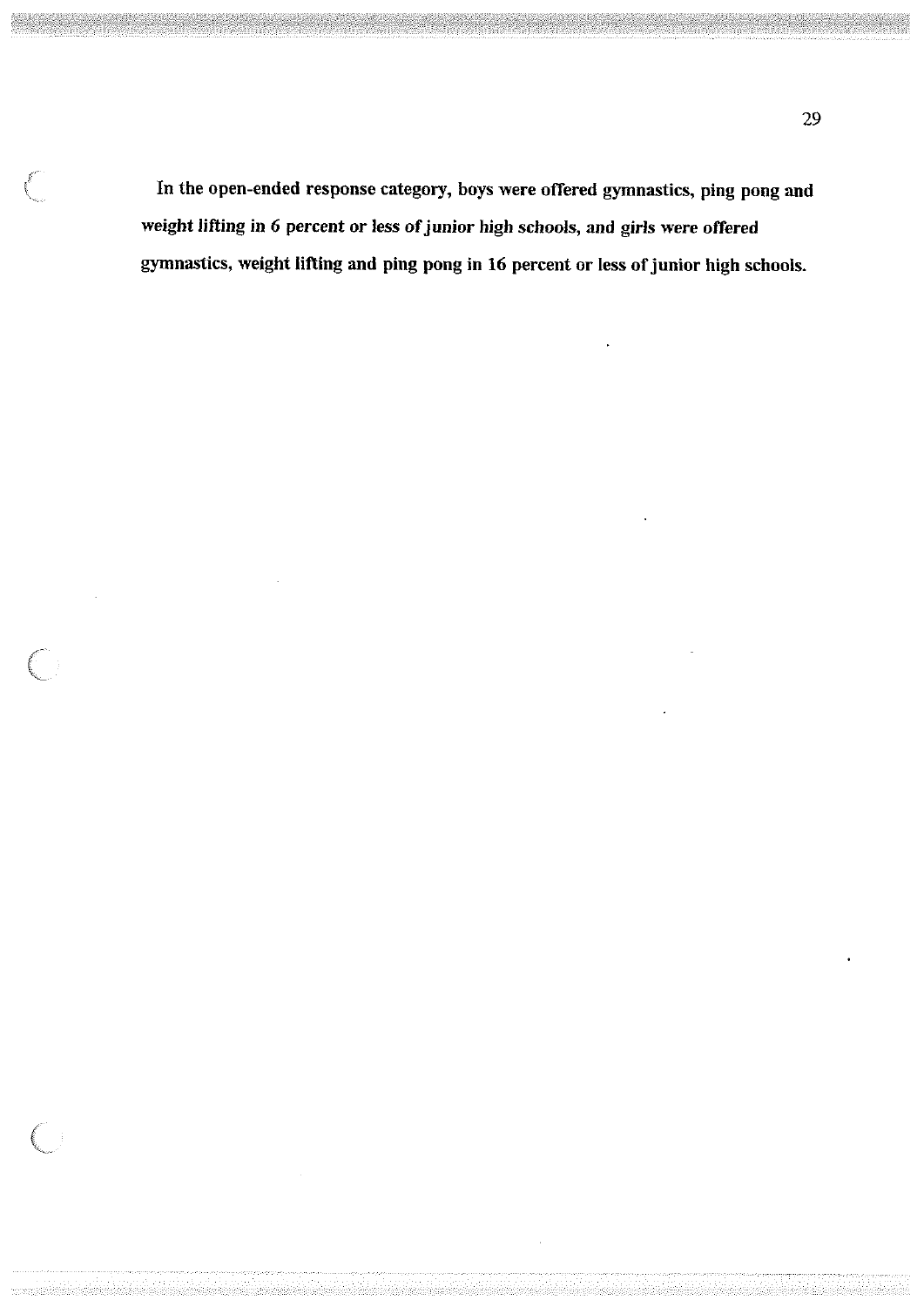## **CHAPTER 5**

### SUMMARY, CONCLUSIONS AND RECOMMENDATIONS

### Summary

The purpose of this project was to compare the differences in extra-curricular activity programs of middle and junior high schools. To accomplish this purpose a review of current literature and research regarding extra-curricular activity programs was conducted. Thirty-nine selected middle and junior high schools were surveyed to determine which extra-curricular activities were offered at their schools. Thirty-one schools reponded to the surveys.

### **Conclusions**

Conclusions reached as a result of the project were:

- 1. Extra-curricular activity programs in middle and junior high schools meet many adolescent student needs and interests.
- 2. A combination of intramural and interscholastic sports, and a variety of club activities provide a balanced extra-curricular program in the schools.
- 3. A balanced program of athletic activities are available in middle and junior high schools for boys and girls.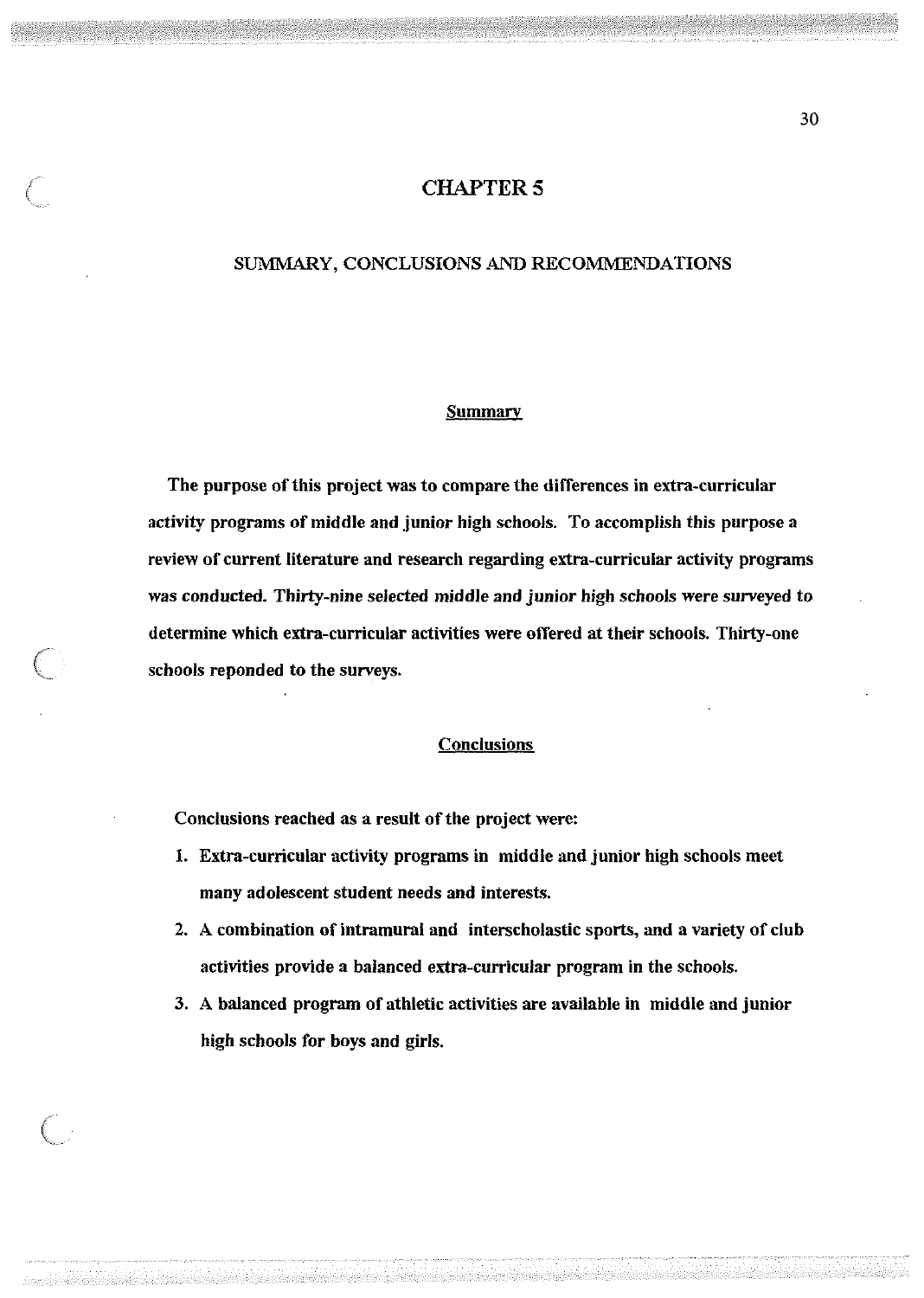### Recommendations

As a result of this project the following recommendations are suggested:

- 1. Middle and junior high schools should offer extra-curricular activities in their programs to meet the characteristics of adolescent needs and interests.
- 2. A variety of intramural and interscholastic sports, and a variety of club activities should be offered to provide a balanced extra-curricular program.
- 3. A balanced program of athletic activities should be offered to boys and girls in the middle and junior high schools.
- 4. It is recommended that further study be conducted on the extra-curricular programs in the middle and junior high schools.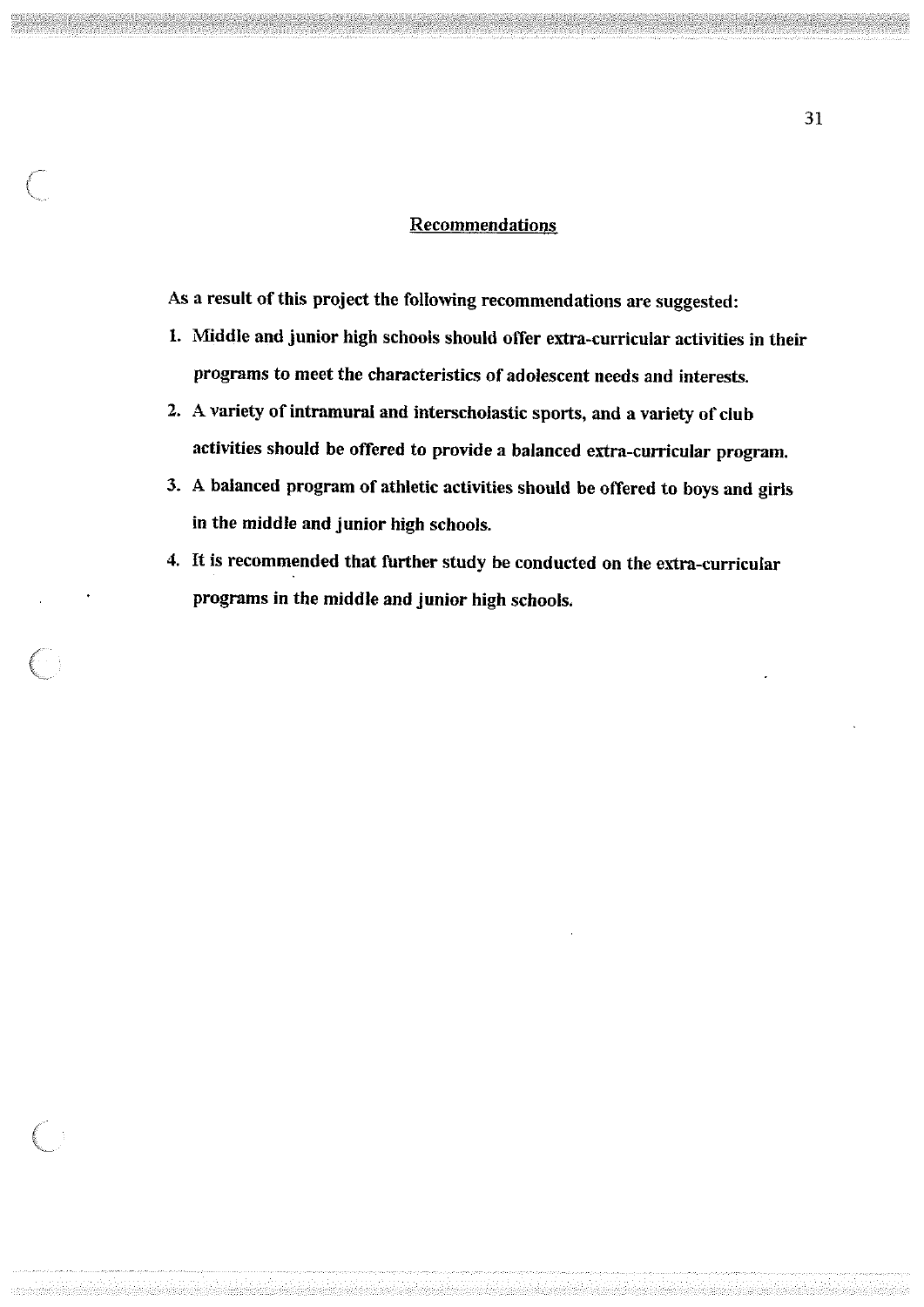#### References

- Alexander, M., & George, P. (1981). The exemplary middle school. New York: Prentice Hall, Inc.
- Carlton, P. & Stinson R. (1983). Balancing a physical education program. Journal of Physical Education and Recreation, 54 (3) 23-26.
- Foiles, E.P. (1983). Intramural superstars. The Journal of Physical Education and Recreation. 54 (3) 23-26.
- Fuoss, Donald E., & Troppman, Robert J. (1977). Creative management techniques interscholastic athletics. New York: John Wiley & Sons Inc.
- Glatthorn, A. & Spencer, N. K. (1986). A practical guide for developing better schools. Middle School/Junior High Principal's Handbook. New Jersey: Prentice Hall, Inc.
- Howard, A. & Stoumbis, G. (1976). The junior high and middle school issues and Practices. New York: Intext Educational Publishers.
- Kidd, B. & Pankau, M. (1980). Extension of the elementary physical education class through an intramural program. Journal of Physical Education and Recreation. 51 (7) 46-47.
- Maloney, T. L., & Petrie, B. M. (1972). Professionalization of attitude toward play among Canadian school pupils as a function of sex, grade, and athletics participation. Journal of Leisure Research, 4, 184-195.
- Means, L. E. (1973). Intramurals their organization and administration. New Jersey: Prentice Hall, Inc.
- Melnick, M J., Sabo, D. F., & Vanfossen, B. (1992). Educational effects of interscholastic athletic participation of African-American and Hispanic youth. Adolescence, 27 (106), 295-307.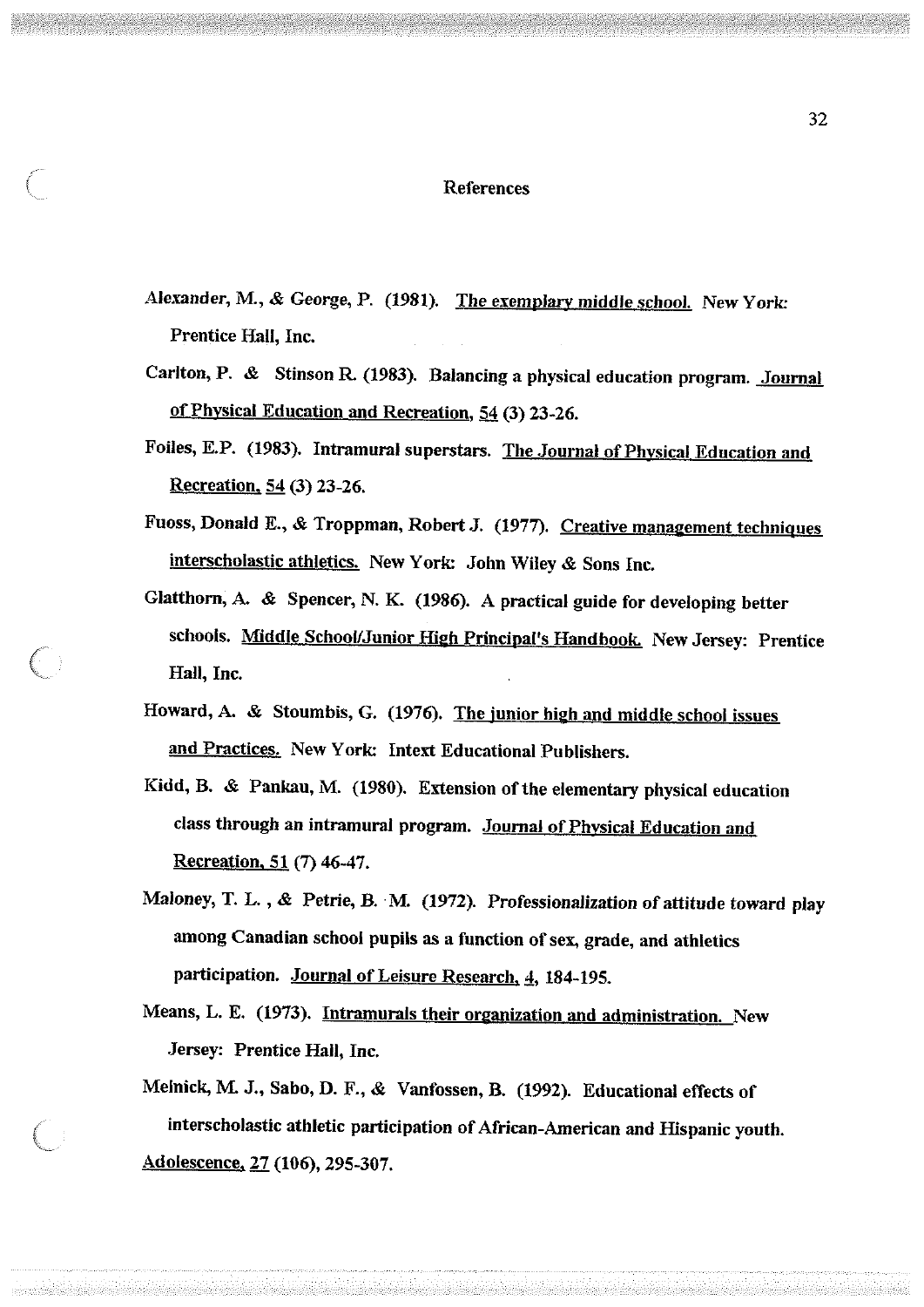- Politino, V. (1983). Physical fitness and intramurals. Journal of Physical Education, 58 (3), 54-56.
- Skinner, A. (1988). Time out: criticism not withstanding, school sports are still the best game in town. The American School Board .Journal, 40 (5), 22-23.
- Spindt, G. (1981). Intramural superstars. Journal of Physical Education and Recreation. 25 (9), 76-77.
- Stein, E. L. (1983). Intramurals in the elementary/secondary schools. Journal of Phvsical Education, 54 (3), 19-31.
- Stover, D. (1988). What do you do when grown-ups want to spoil the fun of school sports. The American School Board Journal, 175 (5), 19-22.
- Summerlin, S. Initiating public school intramurals. Journal of Physical Education and Recreation, 49 (2), 43-44.
- Tenoschok, M. (1981). Intramurals above and beyond. . . Journal of Physical Education and Recreation, 52 (8), 32-33.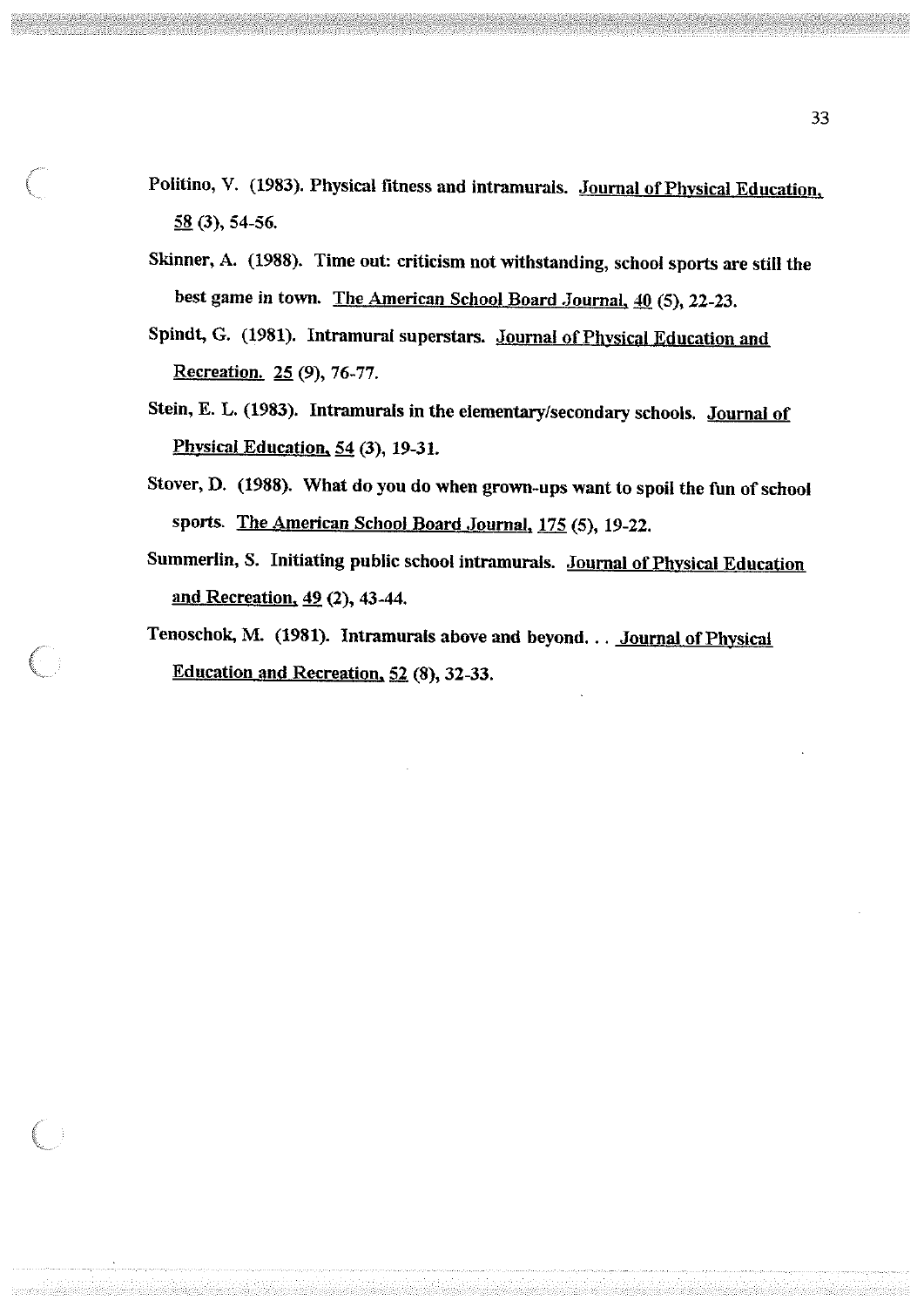**Appendix-A** 

 $\left($ 

 $\bigcirc$ 

 $\bigl(\bigl(\begin{array}{c} 0 \end{array}\bigr)$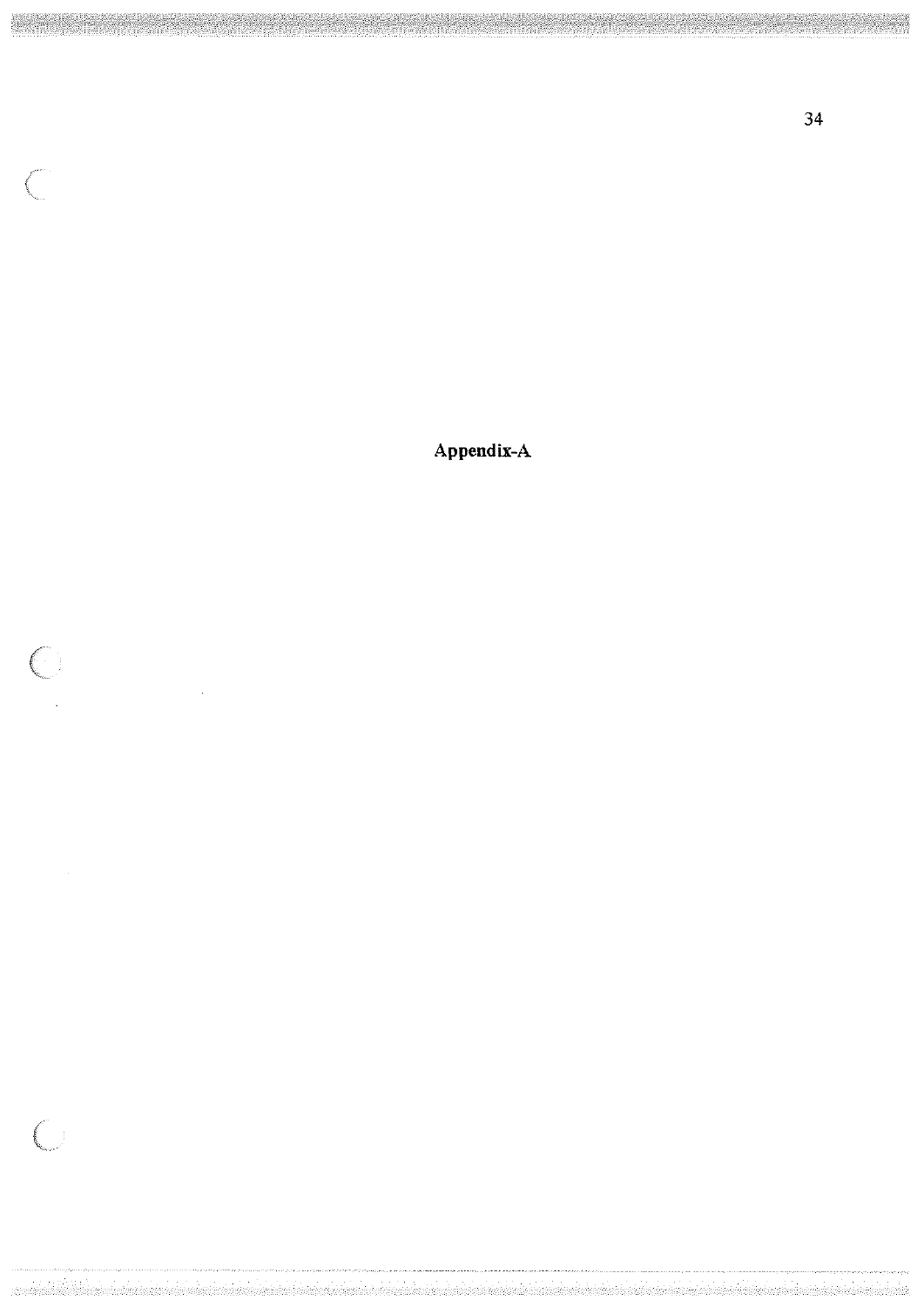May 25, 1993

Address **xxxx xxxx** 

**Dear Activity Coordinator,** 

I am presently a middle school teacher in the Tacoma School District and am in the process of writing my Masters thesis project. As a part of this project, I am surveying selected middle and junior high school activity programs in Pierce County Washington. This is done in partial fulfillment of the Master of Education degree from Central Washington University. Although I am aware that you have many demands put on you during this time of year, I hope you will take a few minutes to complete the questionnaire.

I am enclosing a stamped, self addressed envelope for your convenience. Your prompt attention in filling out and returning this questionnaire is invaluable to this project. Please return the completed questionnaire by June 21, ]993. Thank you very much.

**Sincerely,** 

 $\left(\begin{array}{c} \cdot \end{array}\right)$ 

Nancy Immel Masters Candidate Central Washington University

Dr. Franklin Carlson Graduate Studies Chair Central Washington University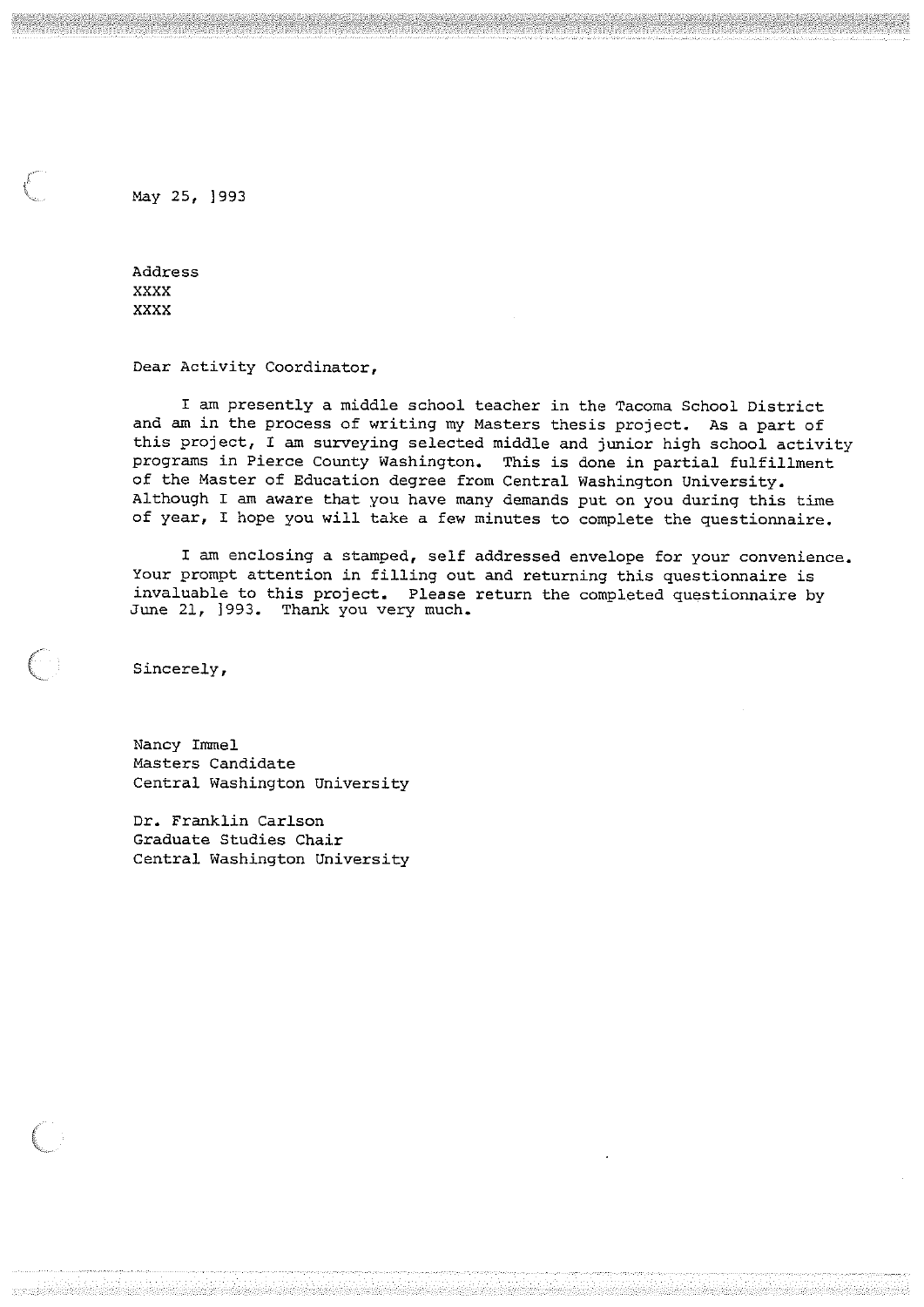**Appendix-B** 

 $\overline{\zeta}$ 

 $\big($ 

 $\bigl($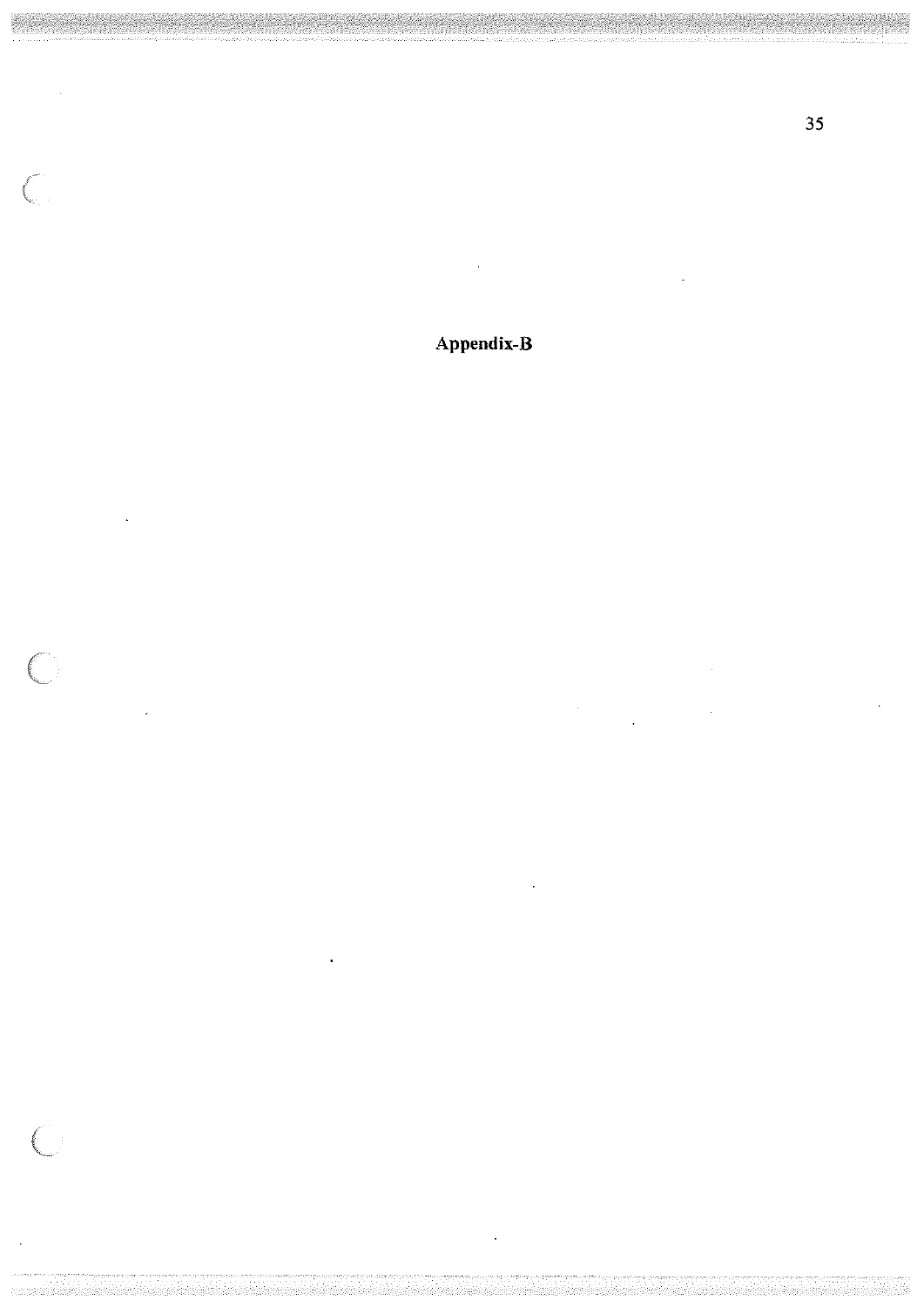### A COMPARISON OF EXTRA-CURRICULAR ACTIVITY PROGRAMS IN SELECTED MIDDLE AND JUNIOR HIGH SCHOOLS IN PIERCE COUNTY WASHINGTON

|                                                                                                                                                                                        | $7-8-9$ _______                            |
|----------------------------------------------------------------------------------------------------------------------------------------------------------------------------------------|--------------------------------------------|
|                                                                                                                                                                                        |                                            |
|                                                                                                                                                                                        | Other -- please denote which grades ______ |
| Please circle if your school is in a (rural, suburban, or urban) area.                                                                                                                 |                                            |
|                                                                                                                                                                                        |                                            |
| Please check () which extra-curricular activities your school has for its students. If the<br>activity is not listed, please write it on the blank provided at the bottom of the list. |                                            |
| INTERSCHOLASTIC SPORT BOYS-GIRLS INTRAMURAL SPORT BOYS-GIRLS                                                                                                                           |                                            |
| Badminton <u>.</u> Badminton <u>.</u>                                                                                                                                                  |                                            |
|                                                                                                                                                                                        |                                            |
|                                                                                                                                                                                        |                                            |
| Cheerleading <u>.</u> Cheerleading <u>.</u>                                                                                                                                            |                                            |
| $Cross-Country \dots \dots \dots$ ________ Cross-Country $\dots \dots$                                                                                                                 |                                            |
| Flag Football <u>_______</u> _________ Flag Football ______ ______                                                                                                                     |                                            |
|                                                                                                                                                                                        |                                            |
| Soccer <u>______</u> _______ Soccer <u>_____</u> _____                                                                                                                                 |                                            |
| Softball $\ldots \ldots \ldots \ldots \ldots$                                                                                                                                          | Softball $\ldots \ldots \ldots$            |
| Swimming $\frac{1}{2}$ Swimming $\frac{1}{2}$                                                                                                                                          |                                            |
| Tackle Football $\ldots \ldots \ldots$                                                                                                                                                 |                                            |

 $\sqrt{2}$ 

 $\bigcirc$ 

 $\left( \begin{array}{c} 1 \end{array} \right)$